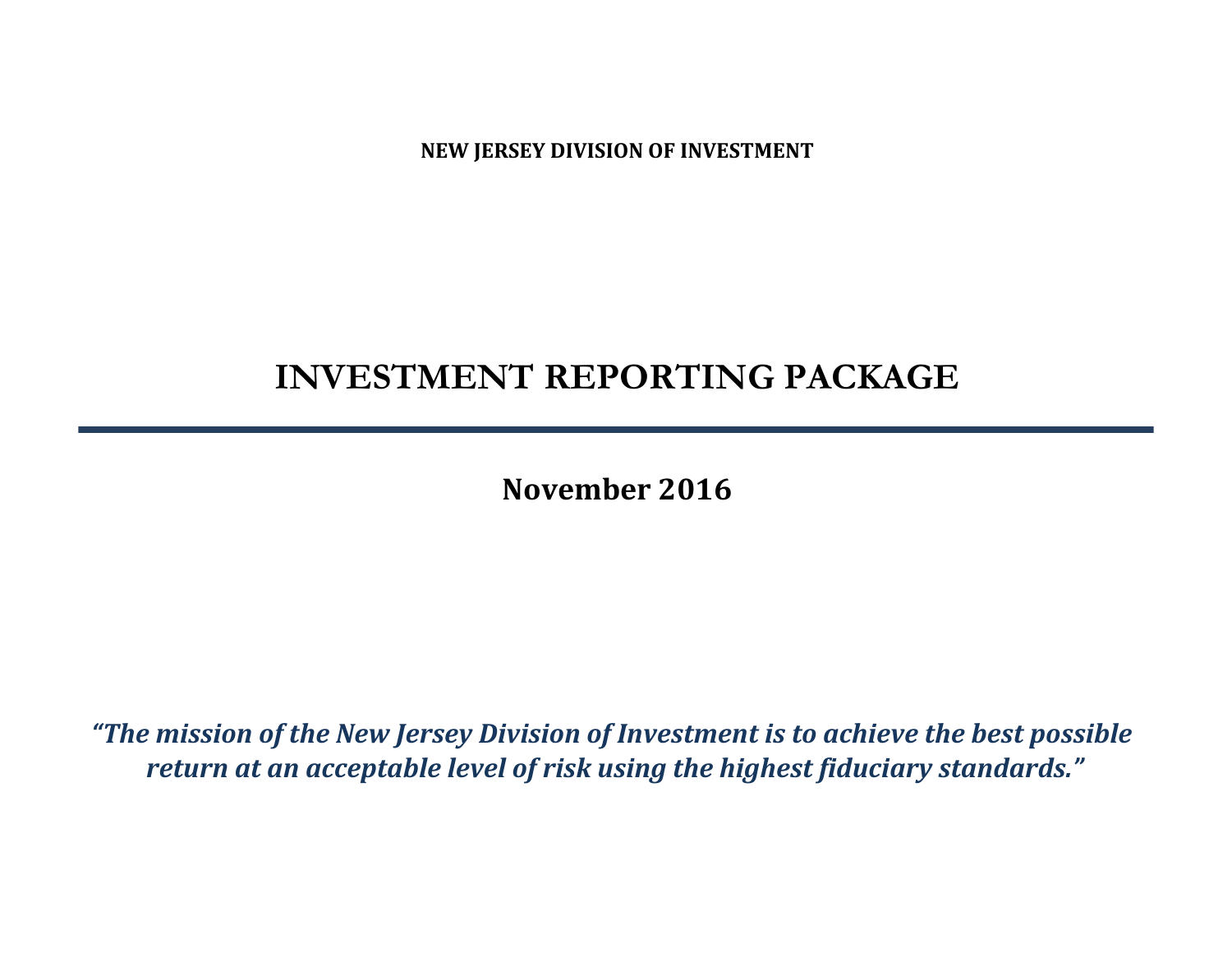# **New Jersey Division of Investment Actual Allocation vs FY 2017 Investment Plan Target 11/30/2016**

| Absolute Return/Risk Mitigation                 | 5.01%   | 5.00%   | 0.01%    | 3,591.20  |
|-------------------------------------------------|---------|---------|----------|-----------|
| <b>Risk Mitigation</b>                          | 5.01%   | 5.00%   | 0.01%    | 3,591.20  |
| Cash Equivalents <sup>(1)</sup>                 | 2.98%   | 5.50%   | $-2.52%$ | 2,133.28  |
| <b>Short Term Cash Equivalents</b>              | 0.15%   | 0.00%   | 0.15%    | 109.37    |
| <b>TIPS</b>                                     | 0.73%   | 0.00%   | 0.73%    | 523.95    |
| <b>US Treasuries</b>                            | 1.81%   | 3.00%   | $-1.19%$ | 1,301.02  |
| <b>Total Liquidity</b>                          | 5.67%   | 8.50%   | $-2.83%$ | 4,067.62  |
| <b>Investment Grade Credit</b>                  | 8.96%   | 10.00%  | $-1.04%$ | 6,421.31  |
| Public High Yield                               | 2.25%   | 2.50%   | $-0.25%$ | 1,609.56  |
| <b>Global Diversified Credit</b>                | 4.51%   | 5.00%   | $-0.49%$ | 3,233.24  |
| <b>Credit Oriented Hedge Funds</b>              | 3.26%   | 1.00%   | 2.26%    | 2,338.04  |
| Debt Related Private Equity                     | 0.97%   | 2.00%   | $-1.03%$ | 695.85    |
| <b>Debt Related Real Estate</b>                 | 0.64%   | 1.00%   | $-0.36%$ | 455.84    |
| <b>Total Income</b>                             | 20.58%  | 21.50%  | $-0.92%$ | 14,753.84 |
| Commodities                                     | 0.50%   | 0.00%   | 0.50%    | 354.87    |
| <b>Private Real Assets</b>                      | 2.37%   | 2.50%   | $-0.13%$ | 1,700.19  |
| <b>Equity Related Real Estate</b>               | 5.31%   | 6.25%   | $-0.94%$ | 3,809.90  |
| <b>Total Real Return</b>                        | 8.18%   | 8.75%   | $-0.57%$ | 5,864.96  |
| <b>US Equity</b>                                | 29.51%  | 30.00%  | $-0.49%$ | 21,155.85 |
| Non-US Developed Markets Equity                 | 10.27%  | 11.50%  | $-1.23%$ | 7,361.50  |
| <b>Emerging Markets Equity</b>                  | 5.77%   | 6.50%   | $-0.73%$ | 4,133.37  |
| <b>Equity Oriented Hedge Funds</b>              | 2.99%   | 0.00%   | 2.99%    | 2,145.84  |
| <b>Buyouts/Venture Capital</b>                  | 9.32%   | 8.25%   | 1.07%    | 6,684.39  |
| <b>Total Global Growth</b>                      | 57.86%  | 56.25%  | 1.61%    | 41,480.95 |
| Opportunistic Private Equity                    | 0.48%   | 0.00%   | 0.48%    | 346.37    |
| Police and Fire Mortgage Program <sup>(2)</sup> | 1.53%   | 0.00%   | 0.21%    | 1,097.57  |
| Other Cash and Receivables                      | 0.68%   | 0.00%   | 0.68%    | 483.92    |
| <b>Total Pension Fund</b>                       | 100.00% | 100.00% | 0.00%    | 71,686.43 |

**1 The cash aggregate comprises the two common fund cash accounts, in addition to the seven plan cash accounts.** 

**2 For Financial Reporting Police and Fire Mortgage Program is considered a receivable under GASB 72.**



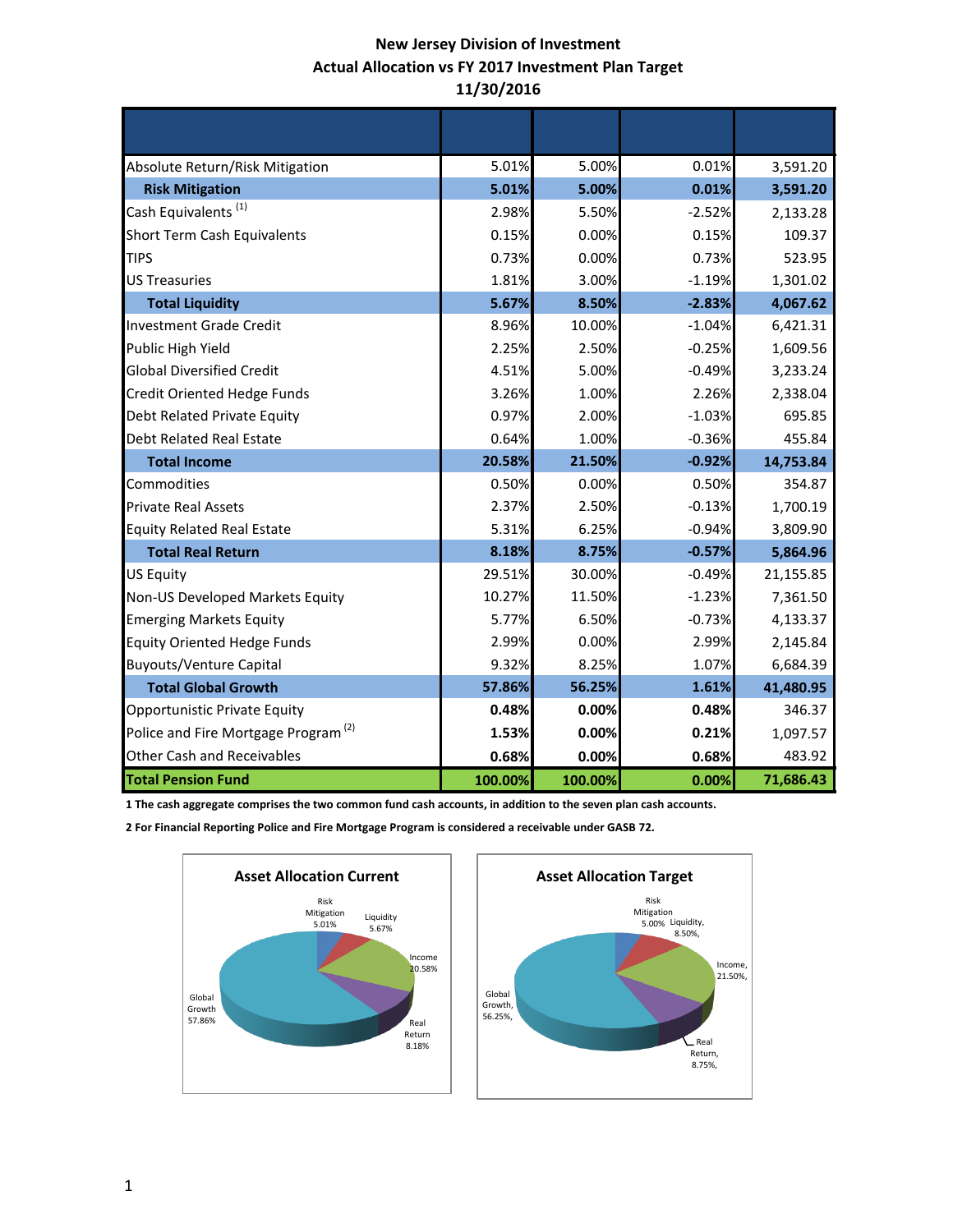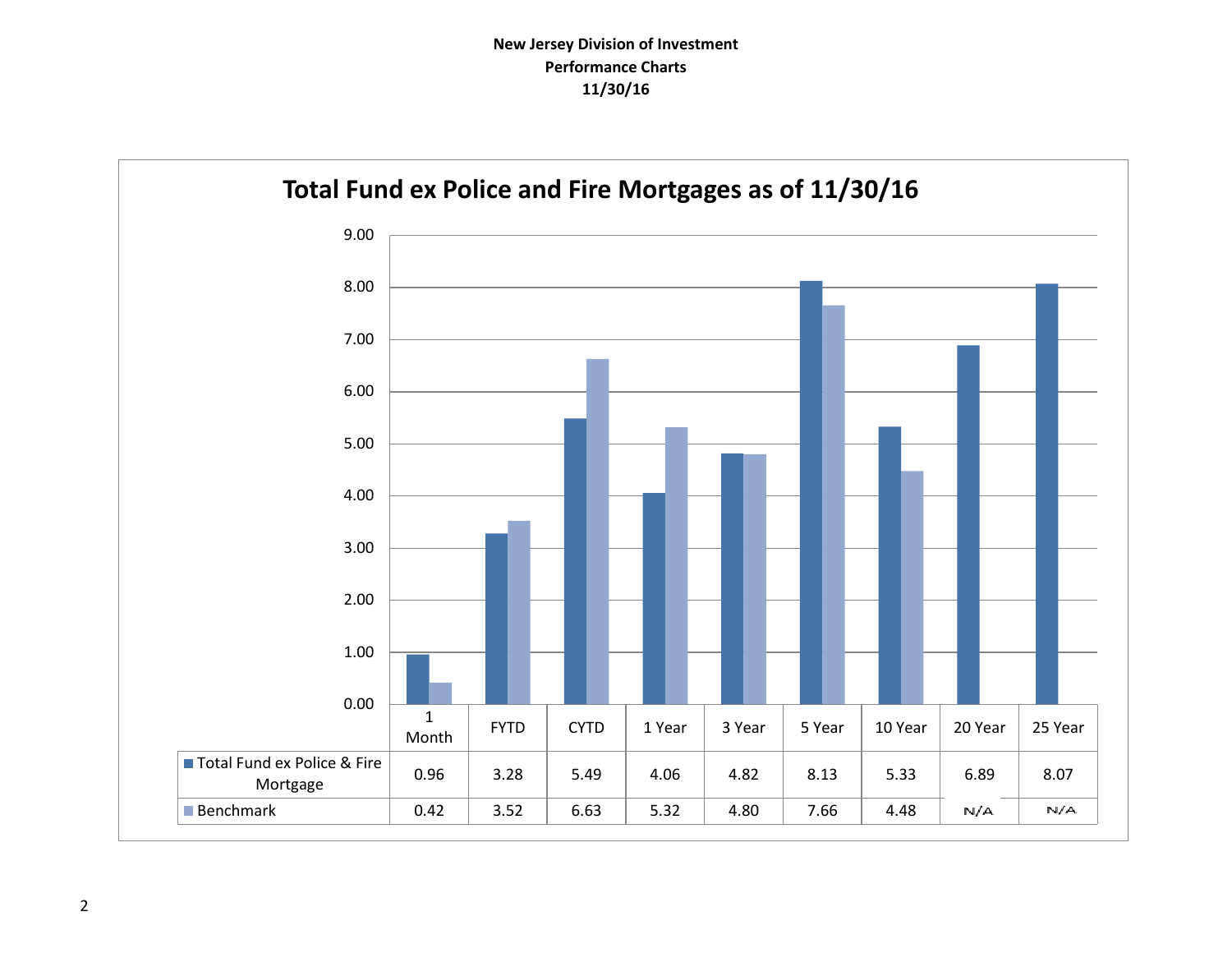# **New Jersey Division of Investment Performance Charts 11/30/16**



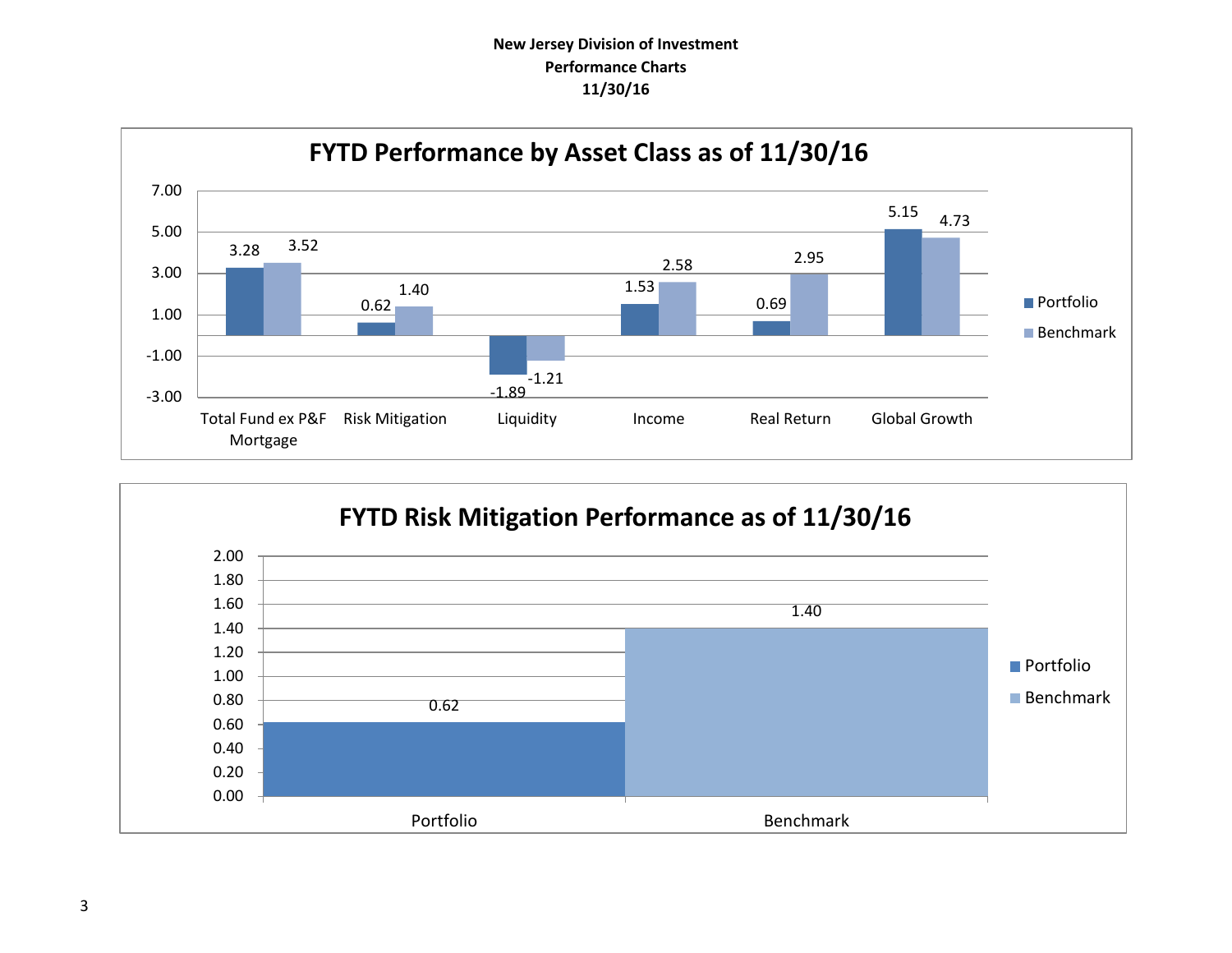# **New Jersey Division of Investment Performance Charts 11/30/16**



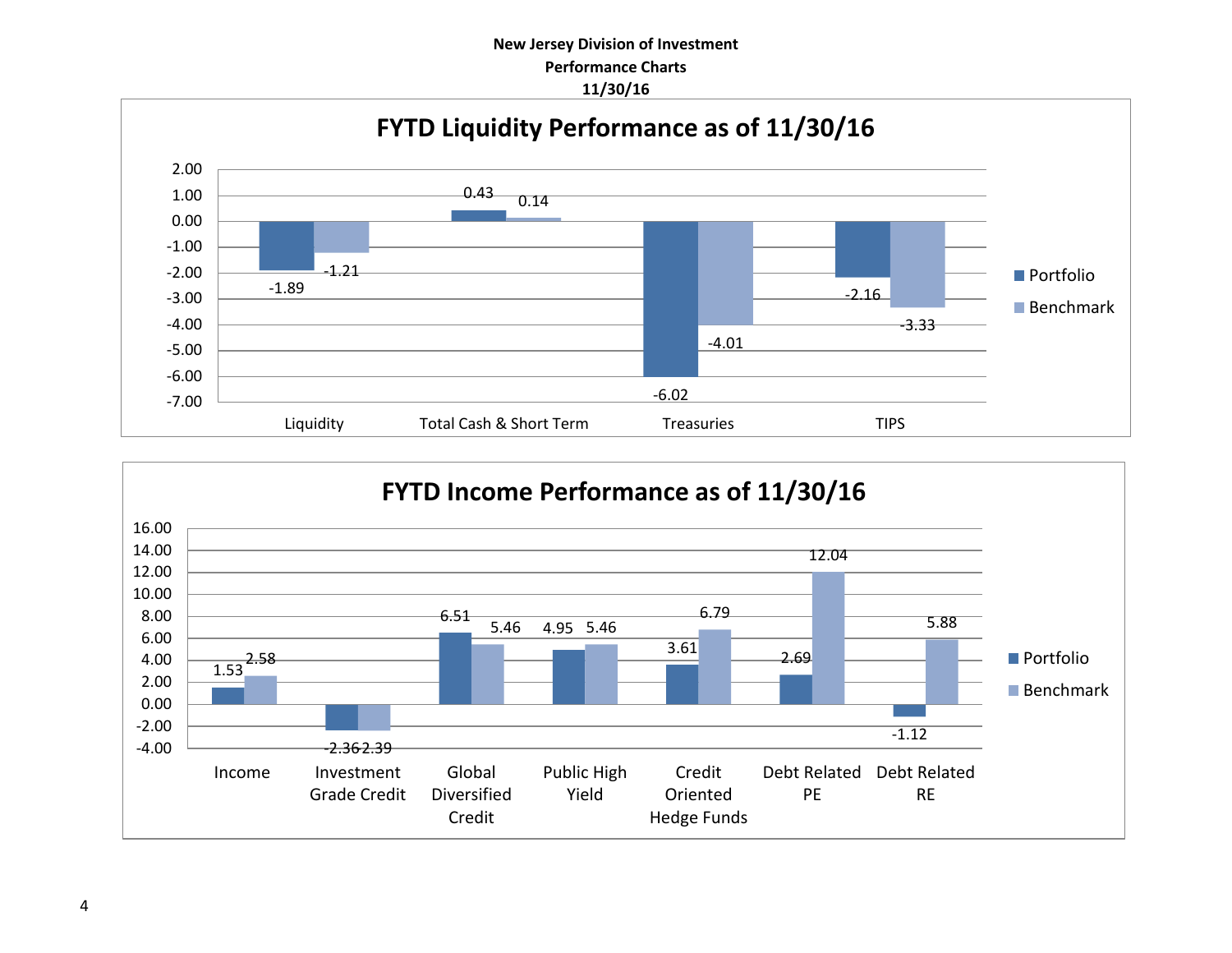# **New Jersey Division of Investment Performance Charts 11/30/16**





\*Reported on a 1 month lag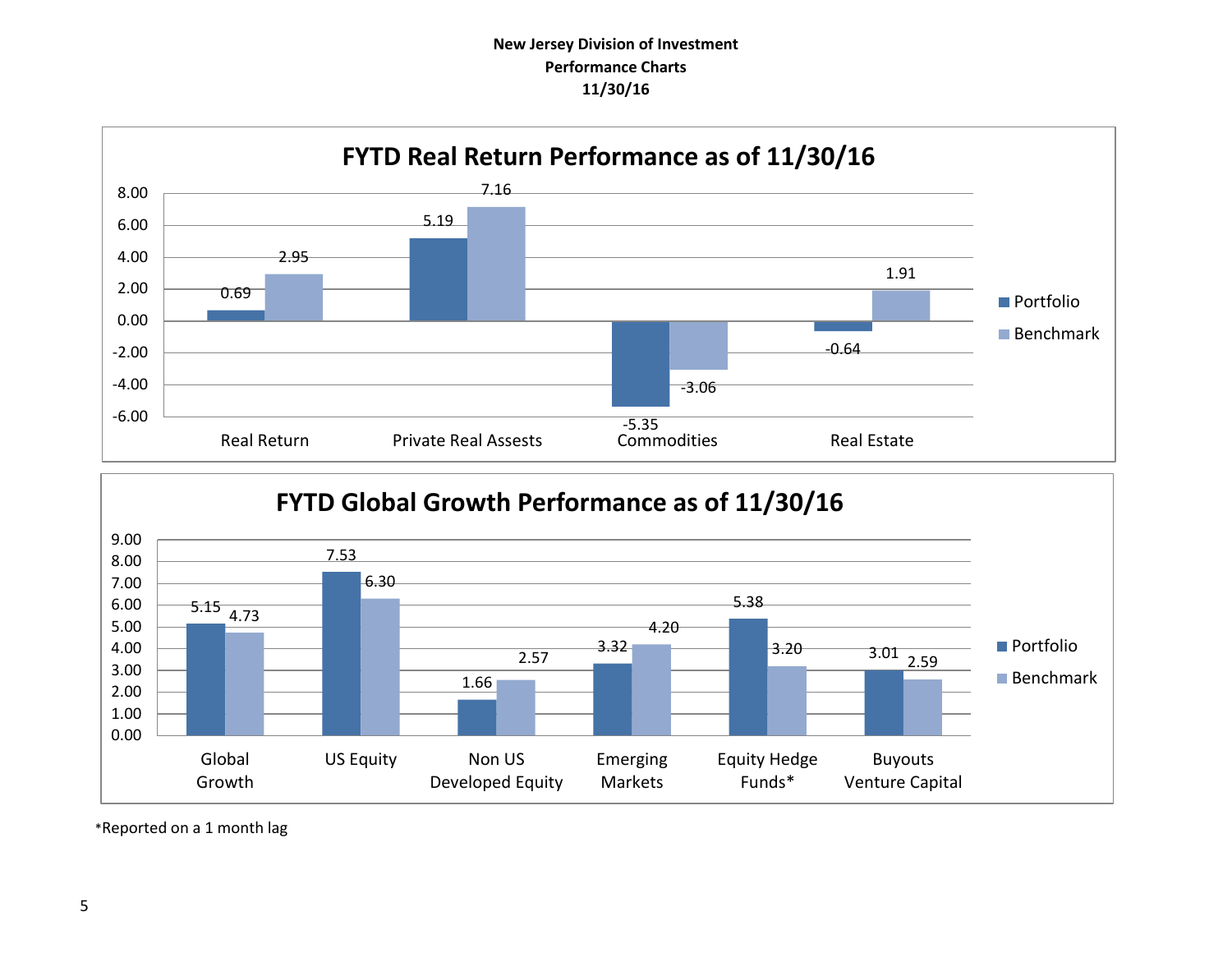#### **New Jersey Division of Investment**

**Pension Fund Performance Versus Benchmark**

| 11/30/16                                                          |         |             |            |        |         |         |                 |
|-------------------------------------------------------------------|---------|-------------|------------|--------|---------|---------|-----------------|
|                                                                   | 1 month | <b>FYTD</b> | <b>YTD</b> | 1 Year | 3 Years | 5 Years | <b>10 Years</b> |
| Domestic Equity with Cash, Hedges, Miscellaneous                  | 4.55    | 7.50        | 9.43       | 6.25   | 7.77    | 13.99   | 7.55            |
| S&P 1500 Composite                                                | 4.29    | 6.30        | 10.77      | 8.69   | 9.07    | 14.52   | 7.11            |
| Equity Only (Ex Cash)                                             | 4.59    | 7.53        | 9.40       | 6.21   | 7.84    | 14.17   | 7.71            |
| <b>Equity Only-Diversified Fund</b>                               | 4.18    | 6.83        | 10.09      | 7.43   | 8.23    | 14.08   |                 |
| <b>Equity Only-Concentrated Fund</b>                              | 5.17    | 8.40        | 9.13       | 5.48   | 7.66    | 14.62   |                 |
| Domestic Fixed Income with Cash, Hedges, Miscellaneous            | (1.29)  | 0.32        | 6.38       | 5.53   | 4.17    | 4.65    | 6.83            |
| <b>Fixed Income Blended Benchmark</b>                             | (1.78)  | 0.36        | 8.29       | 6.78   | 3.58    | 4.05    | 5.78            |
| <b>Investment Grade</b>                                           | (2.70)  | (2.85)      | 3.28       | 2.48   | 3.09    | 3.22    | 6.02            |
| <b>Investment Grade Blended Benchmark</b>                         | (2.60)  | (2.74)      | 4.18       | 3.45   | 3.18    | 3.46    | 5.95            |
| High Yield                                                        | 1.05    | 6.12        | 12.44      | 11.34  | 7.23    | 10.39   |                 |
| <b>Barclays High Yield Index</b>                                  | (0.48)  | 5.46        | 15.01      | 12.11  | 4.21    | 7.53    |                 |
| International Equity with Cash, Hedges, Miscellaneous             | (2.93)  | 2.50        | 1.92       | (0.33) | (2.59)  | 3.55    | 0.17            |
| <b>MSCI All World Country Index (ex US)</b>                       | (2.31)  | 2.94        | 1.89       | (0.03) | (2.31)  | 4.24    | 1.02            |
| <b>Custom International Equity Markets Index</b>                  | (2.72)  | 3.13        | 3.07       | 1.18   | (2.29)  | 3.98    |                 |
| Developed Markets Equity                                          | (1.95)  | 1.66        | (1.48)     | (3.24) | (1.95)  | 5.59    |                 |
| Custom International Equity Developed Markets Index               | (1.63)  | 2.57        | (0.66)     | (2.35) | (2.12)  | 5.37    |                 |
| <b>Emerging Markets Equity</b>                                    | (5.34)  | 3.32        | 11.38      | 8.03   | (3.86)  | 0.09    |                 |
| Custom International Equity Emerging Markets Index                | (4.68)  | 4.20        | 10.79      | 8.42   | (2.85)  | 1.55    |                 |
| <b>Alternative Investments</b>                                    | 1.11    | 2.02        | 4.15       | 4.28   | 7.54    | 8.25    | 4.70            |
| <b>Hedge Funds</b>                                                | 0.23    | 2.84        | 0.46       | 0.28   | 2.90    | 5.27    | 3.50            |
| HFRI Fund of Funds Composite (one month lag)                      | (0.29)  | 1.53        | (1.05)     | (0.75) | 1.60    | 2.87    | 1.56            |
| Private Equity                                                    | 2.02    | 2.97        | 7.55       | 8.03   | 15.09   | 14.30   | 8.72            |
| Cambridge Associates (Data only available quarterly) <sup>1</sup> | 0.00    | 2.59        | 3.33       | 1.82   | 10.73   | 11.07   | 10.61           |
| <b>Real Estate</b>                                                | 0.77    | (0.65)      | 6.36       | 7.44   | 10.87   | 11.28   | (1.61)          |
| Real Estate Index (Data only available quarterly) <sup>1</sup>    | 0.00    | 1.91        | 7.12       | 10.80  | 11.97   | 11.80   | 7.52            |
| <b>Real Assets/Commodities</b>                                    | 2.56    | 2.02        | 5.64       | 3.94   | (1.57)  | (1.98)  |                 |
| <b>Bloomberg Commodity Index</b>                                  | 1.33    | (3.06)      | 9.79       | 6.40   | (11.42) | (9.97)  |                 |
| Plan Cash <sup>2</sup>                                            | 0.12    | 0.55        | 1.42       | 1.64   | 1.18    | 0.77    |                 |
| <b>US Treasury Bills (3 month)</b>                                | 0.03    | 0.12        | 0.24       | 0.25   | 0.10    | 0.09    |                 |
| <b>Total Pension Fund</b>                                         | 0.95    | 3.24        | 5.44       | 4.02   | 4.79    | 8.04    |                 |
| <b>Total Pension Fund ex Police and Fire Mortgages</b>            | 0.96    | 3.28        | 5.49       | 4.06   | 4.82    | 8.13    | 5.33            |
| <b>Total Fund Benchmark</b>                                       | 0.42    | 3.52        | 6.63       | 5.32   | 4.80    | 7.66    | 4.48            |

**<sup>1</sup>Cambridge Associates & NCREIF (NPI) Benchmarks are only reported on an quarterly basis, non quarter-end months are reported as 0%**

**2 The cash aggregate comprises the seven plan cash accounts**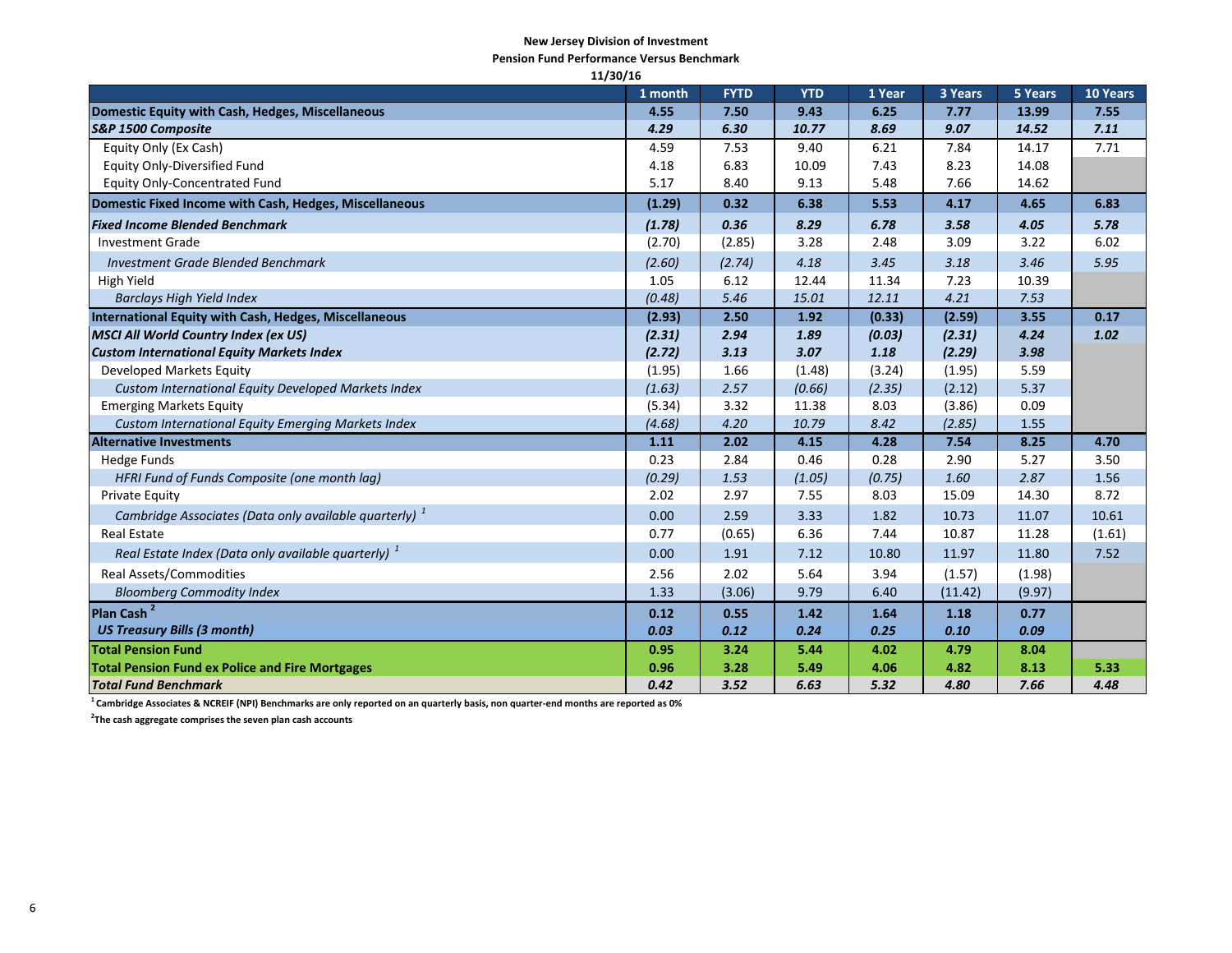# **New Jersey Division of Investment Domestic Equity November 30, 2016**

## **Top Holdings**

|                              | % of             |
|------------------------------|------------------|
| Company                      | <b>Portfolio</b> |
| <b>APPLE INC</b>             | 3.26             |
| <b>MICROSOFT CORP</b>        | 2.70             |
| <b>ALPHABET INC</b>          | 2.68             |
| <b>FACEBOOK INC</b>          | 2.06             |
| <b>EXXON MOBIL</b>           | 1.88             |
| <b>JOHNSON &amp; JOHNSON</b> | 1.77             |
| <b>WALT DISNEY CO</b>        | 1.68             |
| AMAZON.COM                   | 1.62             |
| <b>JPMORGAN CHASE</b>        | 1.61             |
| <b>WELLS FARGO</b>           | 1.57             |

**Portfolio Sector Weightings**

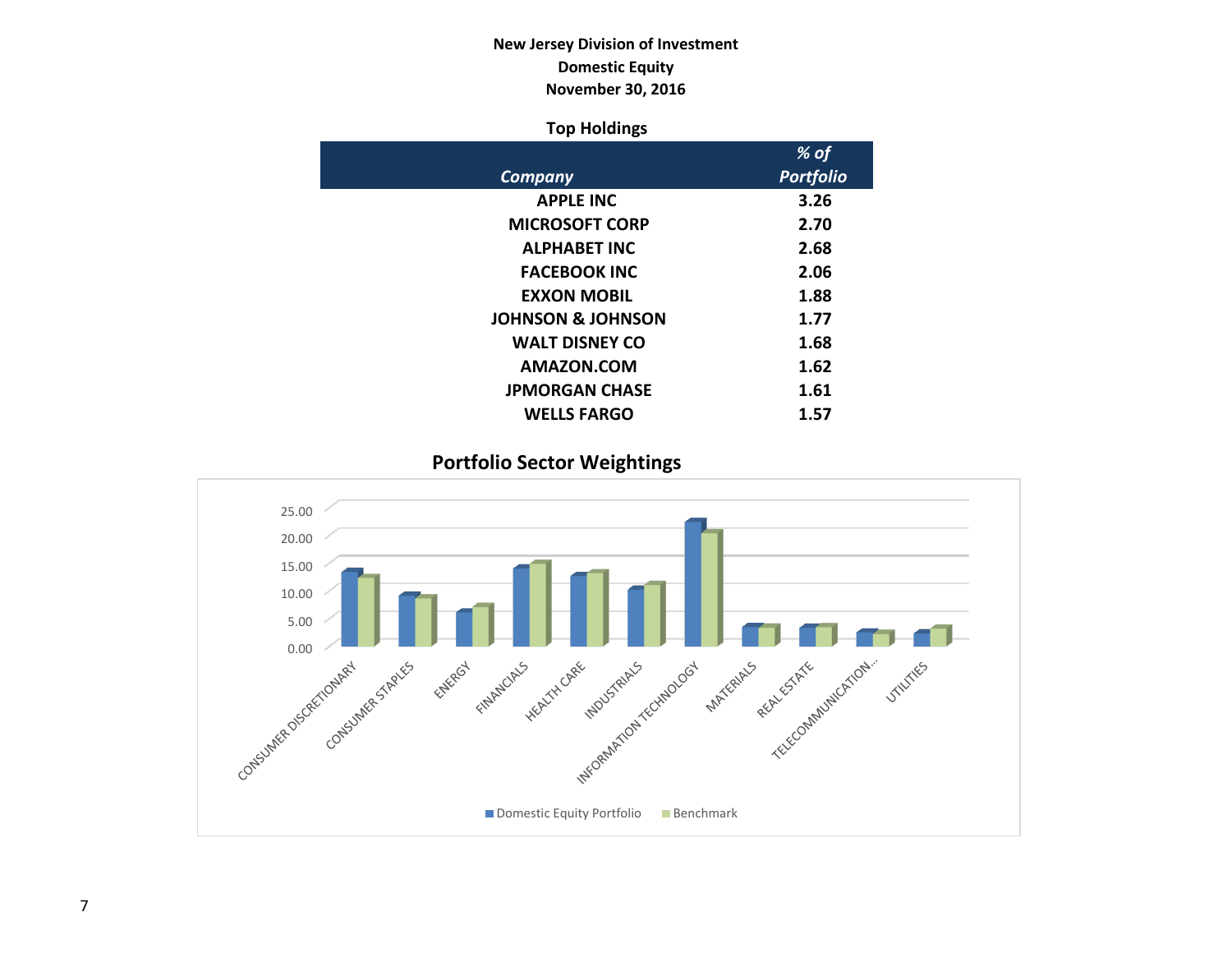### **New Jersey Division of Investment Investment Grade Portfolio November 30, 2016**

|                               | <b>Portfolio</b> | Benchmark <sup>(1)</sup> Difference |          |            | <b>Issuer Name<sup>(2)</sup></b> | <b>Market Valu</b> |
|-------------------------------|------------------|-------------------------------------|----------|------------|----------------------------------|--------------------|
| S & P's Quality Rating        | $AA-3I$          | A+                                  | N/A      |            | U.S. Treasury                    | 15.66%             |
| Coupon (%)                    | 3.66             | 4.80                                | $-1.14$  | ltii       | U.S. Tips                        | 6.32%              |
| Current Yield                 | 3.33             | 4.28                                | $-0.95$  | IMP        | <b>Prov of Manitoba</b>          | 3.92%              |
| Duration                      | 6.70             | 6.01                                | 0.69     | IONT       | <b>Prov of Ontario</b>           | 3.37%              |
| <b>Option Adjusted Spread</b> | 78.87            | 113.06                              | $-34.19$ | <b>AID</b> | Aid to Israel                    | 3.31%              |
| Convexity                     | 0.31             | 1.58                                | $-1.27$  |            | <b>AT &amp; T</b>                | 3.27%              |
| Maturity (yrs)                | 8.00             | 8.70                                | $-0.70$  |            | BROCL Prov of Brit Columbia      | 2.70%              |

 $*$ This is a custom benchmark

| <b>Maturities</b> | <b>Portfolio</b> | Benchmark <sup>(1)</sup> |
|-------------------|------------------|--------------------------|
| $0-5$ yr          | 30.55            | 0.37                     |
| $5-10$ yr         | 51.18            | 0.87                     |
| $10-15$ yr        | 10.10            | 10.29                    |
| 15-20yr           | 1.38             | 12.08                    |
| 20-25yr           | 1.05             | 25.33                    |
| 25-30yr           | 4.85             | 47.31                    |
| $>30$ yr          | 0.00             | 3.74                     |
| Unclassified      | 1.19             | 0.00                     |

(1) Barclay's Gov/Credit Long

(2) Includes all affiliated entities

(3) Excluding US Treasuries and Tips

| <b>Portfolio</b> | Benchmark <sup>(1)</sup> | <b>Difference</b> |              | <b>Issuer Name (2)</b> | Market Value [%] |
|------------------|--------------------------|-------------------|--------------|------------------------|------------------|
| $AA-3$           | $A+$                     | N/A               |              | U.S. Treasury          | 15.66%           |
| 3.66             | 4.80                     | $-1.14$           | ΤIΙ          | U.S. Tips              | 6.32%            |
| 3.33             | 4.28                     | $-0.95$           | <b>MP</b>    | Prov of Manitoba       | 3.92%            |
| 6.70             | 6.01                     | 0.69              | <b>ONT</b>   | Prov of Ontario        | 3.37%            |
| 78.87            | 113.06                   | $-34.19$          | <b>AID</b>   | Aid to Israel          | 3.31%            |
| 0.31             | 1.58                     | $-1.27$           |              | IAT & T                | 3.27%            |
| 8.00             | 8.70                     | $-0.70$           | <b>BROCL</b> | Prov of Brit Columbia  | 2.70%            |
| ۰k               |                          |                   | Q            | Prov of Quebec         | 2.61%            |
|                  |                          |                   | <b>ORCL</b>  | Oracle                 | 2.46%            |
|                  |                          |                   | <b>QHEL</b>  | <b>Hydro Quebec</b>    | 2.32%            |

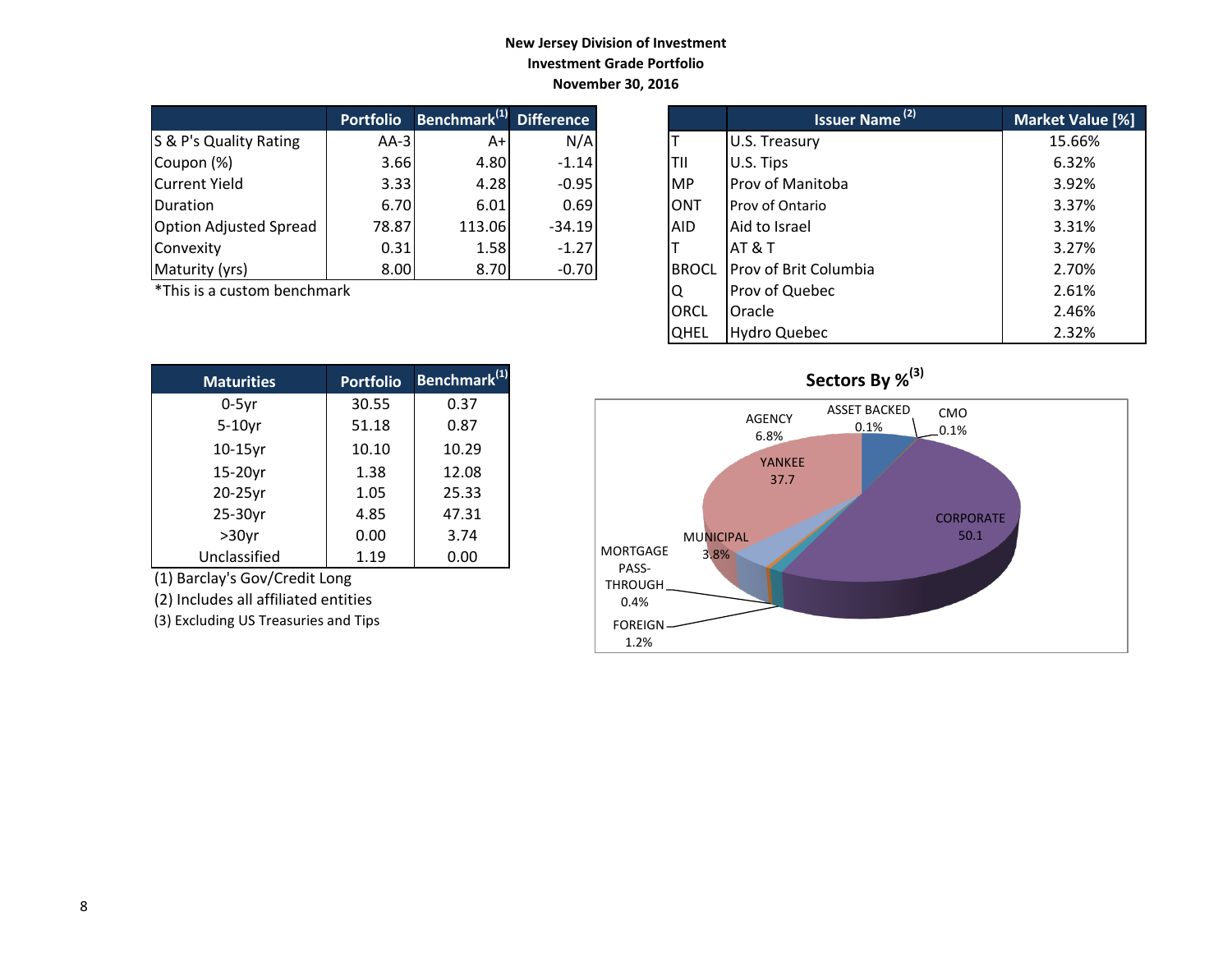# **New Jersey Division of Investment International Equity 11/30/16**

## **Top Holdings**

|                                | $%$ of           |
|--------------------------------|------------------|
| Company                        | <b>Portfolio</b> |
| <b>SAMSUNG ELECTRONICS</b>     | 1.44             |
| <b>TAIWAN SEMICONDUCTOR</b>    | 1.23             |
| <b>TENCENT HOLDINGS</b>        | 1.17             |
| <b>NESTLE SA</b>               | 1.04             |
| <b>ROCHE HOLDING</b>           | 1.03             |
| <b>NOVARTIS</b>                | 0.94             |
| <b>CHINA CONSTRUCTION BANK</b> | 0.87             |
| TOYOTA MOTOR CORP              | 0.77             |
| <b>ALIBABA GROUP</b>           | 0.73             |
| <b>BAYER AG</b>                | 0.62             |

# **Portfolio Sector Weightings**

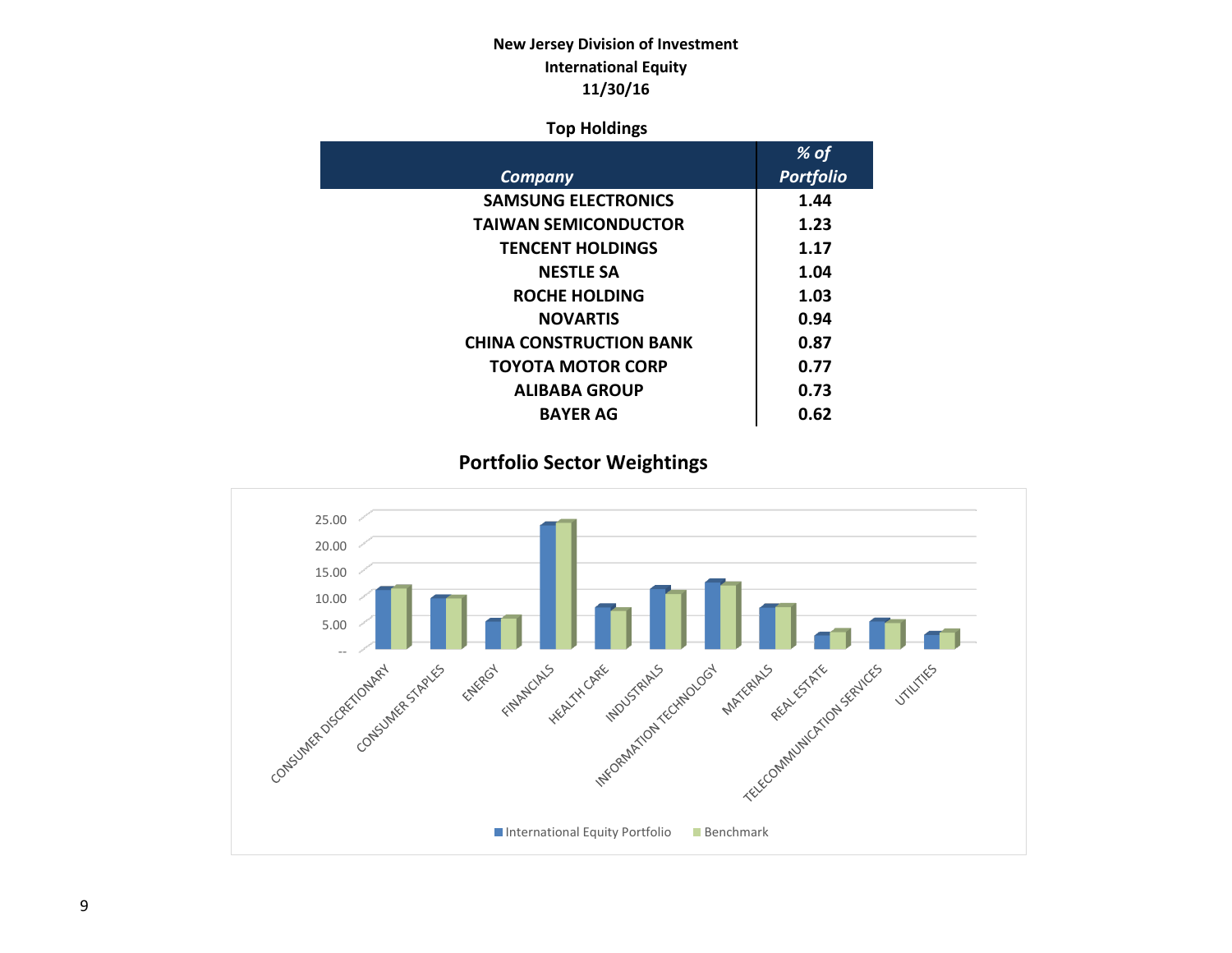#### **New Jersey Division of Investment International Equity Exposure by Country 11/30/16**

|                           |               |          | <b>Custom</b>        |              | <b>Net Foreign</b> |                                |               |          | <b>Custom</b> |              | <b>Net Foreign</b> |
|---------------------------|---------------|----------|----------------------|--------------|--------------------|--------------------------------|---------------|----------|---------------|--------------|--------------------|
|                           |               |          | <b>International</b> |              | <b>Currency</b>    |                                |               |          | International |              | Currency           |
|                           | <b>Equity</b> | % Equity | Index                | <b>Hedge</b> | <b>Exposure</b>    |                                | <b>Equity</b> | % Equity | <b>Index</b>  | <b>Hedge</b> | <b>Exposure</b>    |
| <b>Developed Markets:</b> |               |          |                      |              |                    | <b>Emerging Markets:</b>       |               |          |               |              |                    |
| Developed - Euro          |               |          |                      |              |                    | EM - Global                    | 2.1           | 0.0%     | 0.0%          |              | 2.1                |
| Austria                   | 3.5           | 0.0%     | 0.1%                 |              | 3.5                | EM - Europe/Middle East/Africa |               |          |               |              |                    |
| Belgium                   | 88.8          | 0.8%     | 0.7%                 |              | 88.8               | <b>Bahrain</b>                 | 1.4           | 0.0%     | 0.0%          |              | 1.4                |
| Finland                   | 59.8          | 0.5%     | 0.6%                 |              | 59.8               | Cyprus                         | 0.2           | 0.0%     | 0.0%          |              | 0.2                |
| France                    | 603.9         | 5.3%     | 5.0%                 |              | 603.9              | Czech Republic                 | 20.1          | 0.2%     | 0.1%          |              | 20.1               |
| Germany                   | 587.9         | 5.2%     | 5.3%                 |              | 587.9              | Egypt                          | 15.3          | 0.1%     | 0.1%          |              | 15.3               |
| Ireland                   | 33.2          | 0.3%     | 0.3%                 |              | 33.2               | Greece                         | 12.0          | 0.1%     | 0.1%          |              | 12.0               |
| Italy                     | 124.9         | 1.1%     | 1.0%                 |              | 124.9              | Hungary                        | 44.3          | 0.4%     | 0.1%          |              | 44.3               |
| Netherlands               | 222.4         | 2.0%     | 2.0%                 |              | 222.4              | Kazakhstan                     | 1.4           | 0.0%     | 0.0%          |              | 1.4                |
| Portugal                  | 6.8           | 0.1%     | 0.1%                 |              | 6.8                | Morocco                        | 2.3           | 0.0%     | 0.0%          |              | 2.3                |
| Spain                     | 176.7         | 1.6%     | 1.8%                 |              | 176.7              | Poland                         | 54.7          | 0.5%     | 0.4%          |              | 54.7               |
| Euro Currency             |               |          |                      | $-450.8$     | $-450.8$           | Qatar                          | 11.9          | 0.1%     | 0.3%          |              | 11.9               |
| Developed - Non-Euro      |               |          |                      |              |                    | Russia                         | 202.6         | 1.8%     | 1.2%          |              | 202.6              |
| Australia                 | 494.9         | 4.4%     | 4.4%                 |              | 494.9              | South Africa                   | 299.8         | 2.6%     | 2.5%          |              | 299.8              |
| Canada                    | 671.4         | 5.9%     | 6.0%                 |              | 671.4              | Turkey                         | 87.6          | 0.8%     | 0.4%          |              | 87.6               |
| Denmark                   | 114.4         | 1.0%     | 0.9%                 |              | 114.4              | Ukraine                        | 0.4           | 0.0%     | 0.0%          |              | 0.4                |
| Hong Kong                 | 229.8         | 2.0%     | 2.1%                 |              | 229.8              | <b>United Arab Emirates</b>    | 25.3          | 0.2%     | 0.3%          |              | 25.3               |
| Israel                    | 43.2          | 0.4%     | 0.4%                 |              | 43.2               | EM - Latam                     |               |          |               |              |                    |
| Japan                     | 1,654.5       | 14.6%    | 14.5%                | $-307.2$     | 1,347.3            | Argentina                      | 40.3          | 0.4%     | 0.0%          |              | 40.3               |
| New Zealand               | 3.4           | 0.0%     | 0.1%                 |              | 3.4                | <b>Brazil</b>                  | 393.9         | 3.5%     | 2.9%          |              | 393.9              |
| Norway                    | 53.8          | 0.5%     | 0.4%                 |              | 53.8               | Chile                          | 32.3          | 0.3%     | 0.5%          |              | 32.3               |
| Singapore                 | 65.0          | 0.6%     | 0.8%                 |              | 65.0               | Colombia                       | 4.7           | 0.0%     | 0.2%          |              | 4.7                |
| Sweden                    | 188.9         | 1.7%     | 1.6%                 |              | 188.9              | Mexico                         | 159.9         | 1.4%     | 1.3%          |              | 159.9              |
| Switzerland               | 619.2         | 5.5%     | 5.1%                 |              | 619.2              | Panama                         | 10.9          | 0.1%     | 0.0%          |              | 10.9               |
| United Kingdom            | 1,193.6       | 10.5%    | 10.8%                | $-62.5$      | 1,131.2            | Peru                           | 35.9          | 0.3%     | 0.2%          |              | 35.9               |
|                           |               |          |                      |              |                    | EM - Asia ex Japan             |               |          |               |              |                    |
|                           |               |          |                      |              |                    | China                          | 945.4         | 8.3%     | 9.8%          |              | 945.4              |
|                           |               |          |                      |              |                    | India                          | 314.1         | 2.8%     | 2.9%          |              | 314.1              |
|                           |               |          |                      |              |                    | Indonesia                      | 158.3         | 1.4%     | 0.9%          |              | 158.3              |
|                           |               |          |                      |              |                    | Korea                          | 582.9         | 5.1%     | 5.3%          |              | 582.9              |
|                           |               |          |                      |              |                    | Malaysia                       | 47.9          | 0.4%     | 0.9%          |              | 47.9               |

 Pakistan 30.4 0.3% 0.0% 30.4 Philippines 59.8 0.5% 0.4% 59.8 Taiwan 130.5 3.8% 4.6% 430.5<br>Thailand 93.6 0.8% 0.8% 93.6

Thailand 93.6 0.8% 0.8% 93.6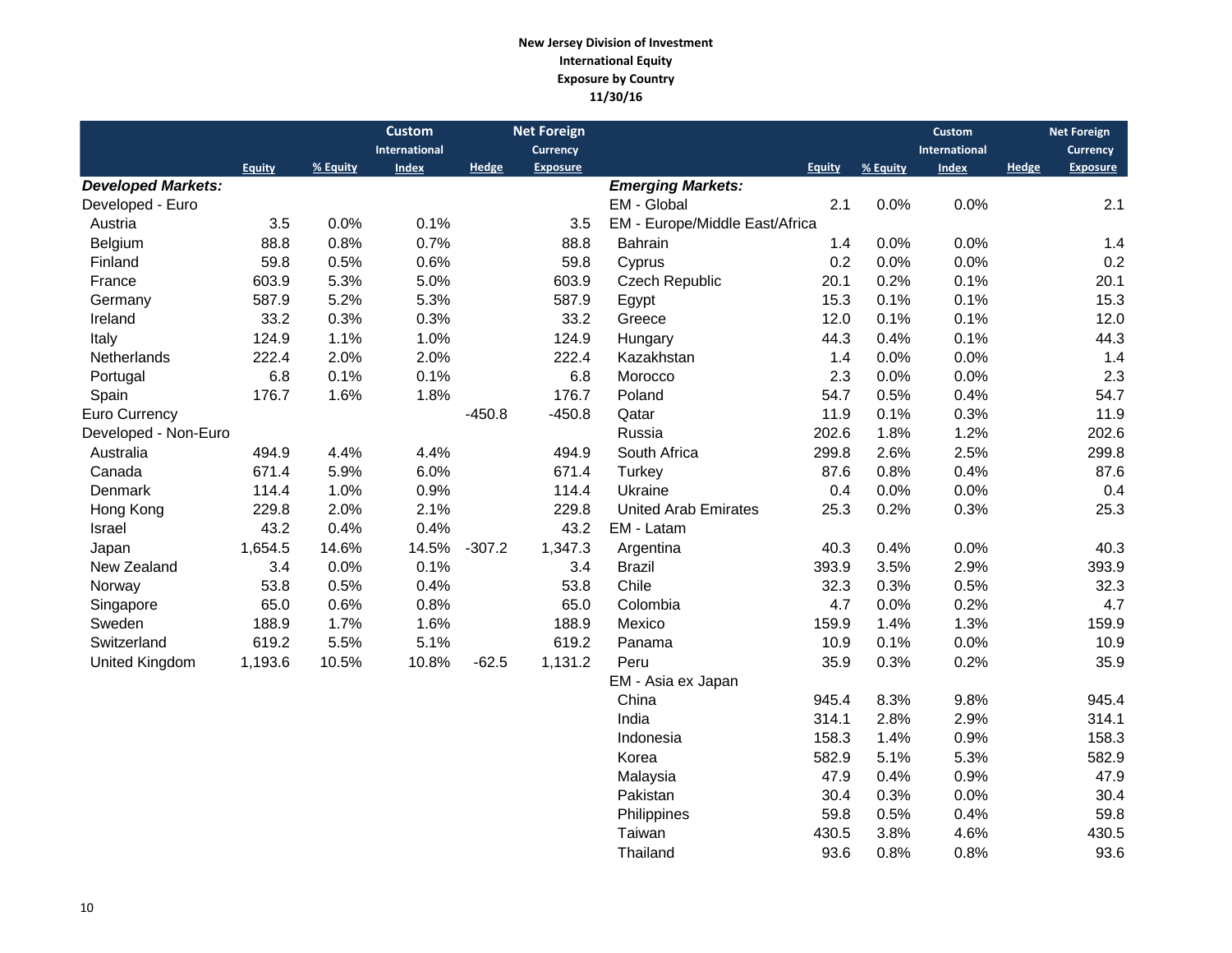# **New Jersey Division of Investment Cash Management Fund**

| <b>PARTICIPATION</b>          |              |                   |  |  |  |  |  |
|-------------------------------|--------------|-------------------|--|--|--|--|--|
|                               | <b>VALUE</b> | <b>PERCENTAGE</b> |  |  |  |  |  |
| <b>STATF</b>                  | \$8,009      | 61.41%            |  |  |  |  |  |
| <b>NON-STATE</b>              | \$5,032      | 38.59%            |  |  |  |  |  |
| \$13,041<br>TOTAL*<br>100.00% |              |                   |  |  |  |  |  |
| Dollar amounts in millions    |              |                   |  |  |  |  |  |

**PARTICIPATION 11/30/16**

 $*$ Total in at market

 $***$  Total is at base market value

### **PORTFOLIO ANNUALIZED INTEREST RATES**

|                   | <b>STATE</b> | <b>NON-STATE</b> | <b>AVG.DAYS</b>   |                          |                 |                  |
|-------------------|--------------|------------------|-------------------|--------------------------|-----------------|------------------|
| 11/30/2016        | 0.53%        | 0.47%            | 86                |                          | Percentage      | 11/30/2016       |
| 3%<br>6%<br>0%    |              | UST NOTES        | <b>IUST NOTES</b> | 39.05%                   | \$5,088,282,825 |                  |
|                   |              |                  | <b>COMM PAPER</b> | <b>COMM PAPER</b>        | 25.50%          | \$3,322,283,911  |
| 12%<br>39%<br>15% |              |                  | CERT. OF DEPOSIT  | <b>ICERT. OF DEPOSIT</b> | 14.54%          | \$1,895,000,000  |
|                   |              |                  | UST BILLS         | <b>IUST BILLS</b>        | 12.29%          | \$1,601,627,193  |
|                   |              |                  | GOVT AGENCY       | <b>GOVT AGENCY</b>       | 5.75%           | \$749,163,285    |
|                   |              |                  | CORPORATE BONDS   | <b>CORPORATE BONDS</b>   | 2.87%           | \$374,024,658    |
|                   | 25%          |                  | STATE STREET STIF | <b>STATE STREET STIF</b> | 0.00%           | \$457,781        |
|                   |              |                  |                   | TOTAL**                  | 100.00%         | \$13,030,839,653 |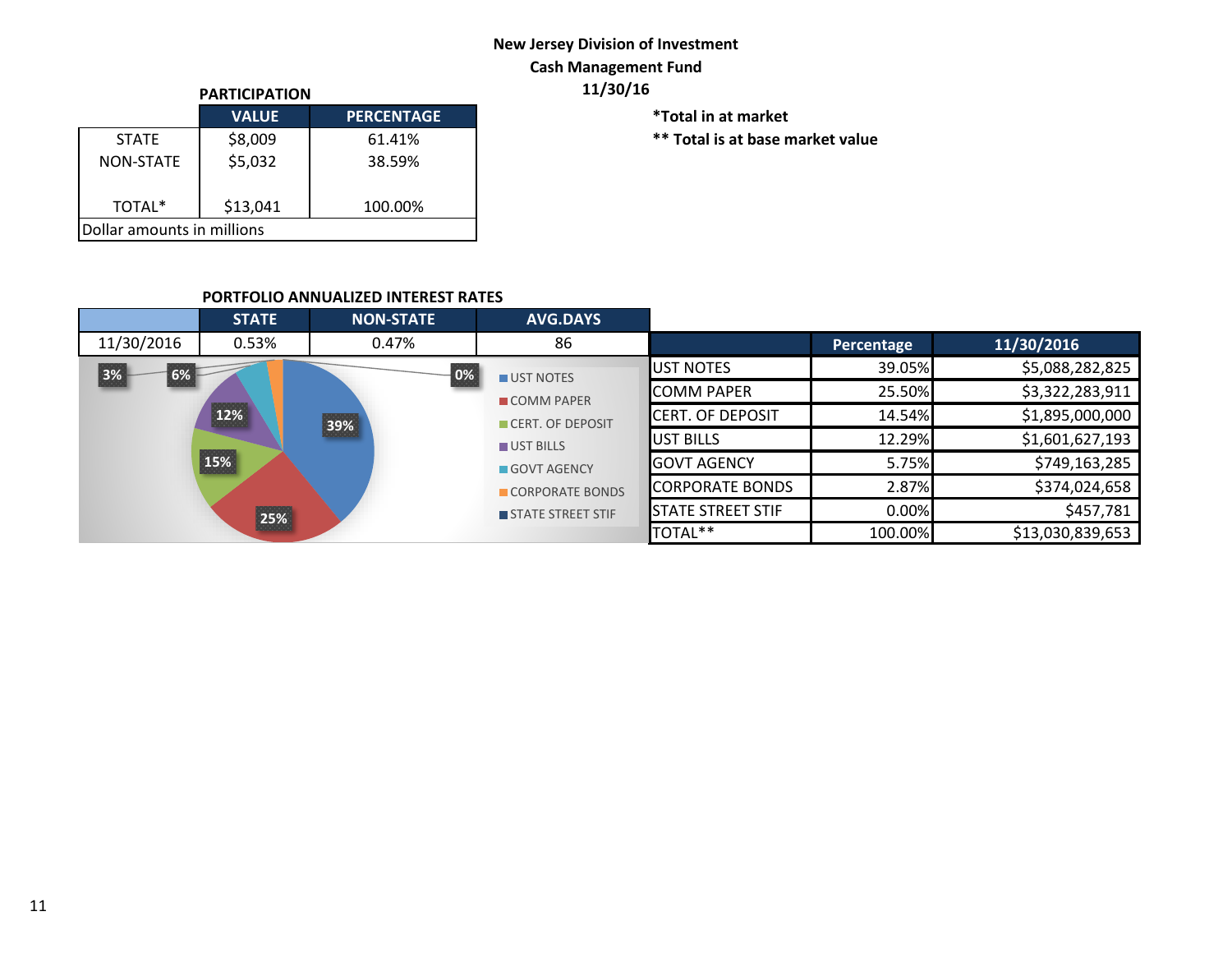#### State Investment Council Regulation Violations and Other Reportable Matters November 30, 2016

| Newly Reported Violations |                        |                                     |                |  |  |
|---------------------------|------------------------|-------------------------------------|----------------|--|--|
| Date of<br>Violation      | Regulation<br>Violated | Description of Violation            | Date Corrected |  |  |
|                           |                        | There are no reportable violations. |                |  |  |

| Status of Outstanding Violations Previously Reported |                        |                                        |                |  |  |
|------------------------------------------------------|------------------------|----------------------------------------|----------------|--|--|
| Date of<br>Violation                                 | Regulation<br>Violated | Description of Violation               | Date Corrected |  |  |
|                                                      |                        | There are no outstanding matters.      |                |  |  |
|                                                      |                        |                                        |                |  |  |
|                                                      |                        | <b>Other Reportable Matters</b>        |                |  |  |
|                                                      |                        | Description                            |                |  |  |
|                                                      |                        | There are no other reportable matters. |                |  |  |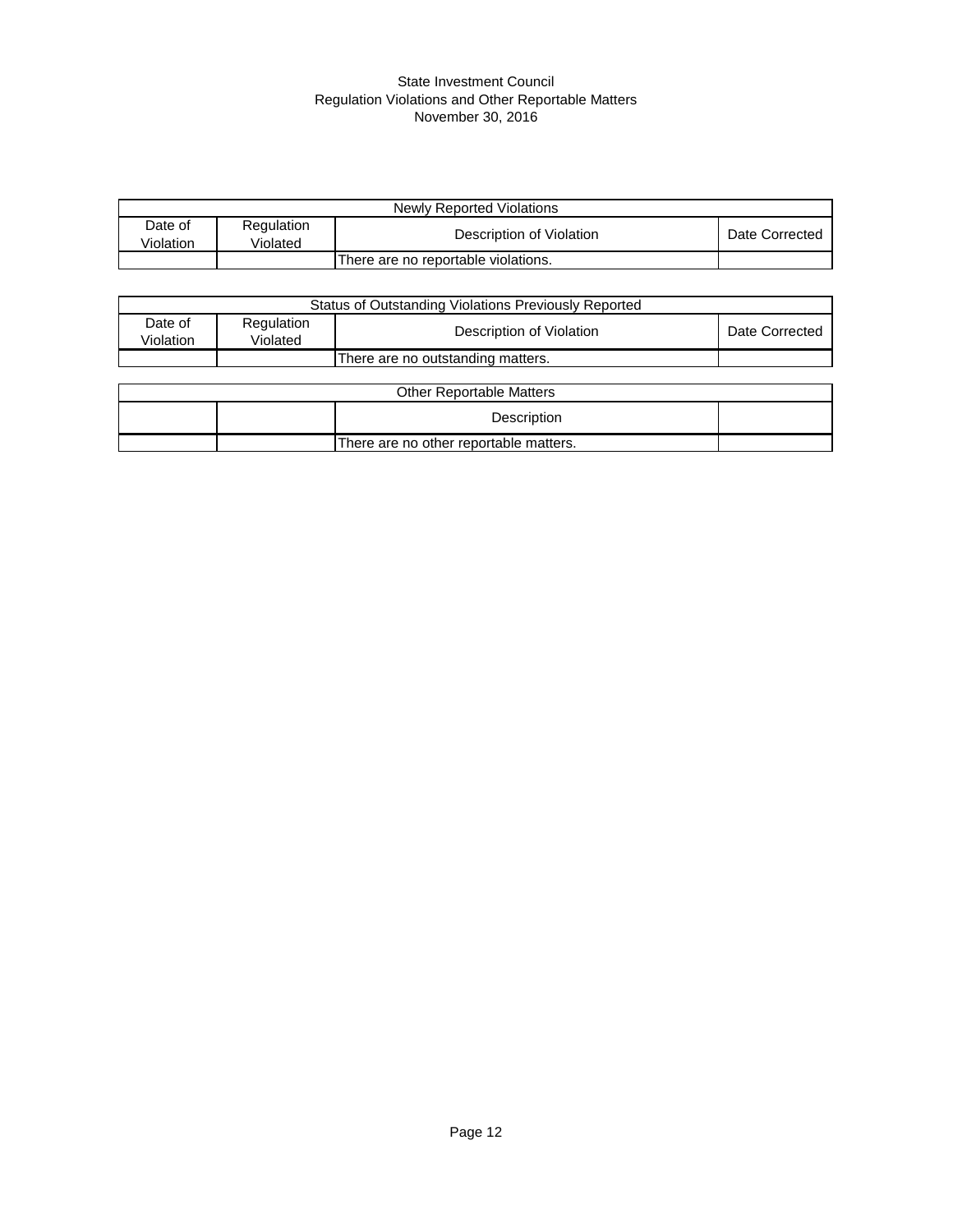#### **Alternative Investments as of November 30, 2016**

Presents underlying fund level information including the Portfolio's original commitments, funded amounts to date, remaining commitments and the distributions to date.

|                                                    |                   |                           | <b>Nov-16</b>     | Α                                  |                                      | в                              | С                                        | $=(B+C)$           | $=(B+C)/A$                            |
|----------------------------------------------------|-------------------|---------------------------|-------------------|------------------------------------|--------------------------------------|--------------------------------|------------------------------------------|--------------------|---------------------------------------|
|                                                    | Inception<br>Date | Last<br>Valuation<br>Date | <b>Commitment</b> | Amount<br>Contributed <sub>1</sub> | <b>Unfunded</b><br><b>Commitment</b> | <b>Current Market</b><br>Value | <b>Total</b><br>Distributed <sup>2</sup> | <b>Total Value</b> | <b>Total Value</b><br><b>Multiple</b> |
| <b>Private Equity</b>                              |                   |                           |                   |                                    |                                      |                                |                                          |                    |                                       |
| <b>Co-Investments</b>                              |                   |                           | 1,675,000,000     | 872,049,811                        | 809,885,814                          | 915,522,531                    | 549,610,897                              | 1,465,133,428      | 1.68                                  |
| NB/NJ Custom Investment Fund II                    | Apr-12            | Sep-16                    | 200,000,000       | 173,639,423                        | 26,360,577                           | 186,669,981                    | 162,593,733                              | 349,263,714        | 2.01                                  |
| NJ Roark Co-Invest Fund III LLC                    | Jan-14            | Jun-16                    | 75,000,000        | 15,102,418                         | 59,897,582                           | 19,569,270                     | 3,574,038                                | 23,143,308         | 1.53                                  |
| SONJ Private Opportunities Fund II, L.P.           | Nov-07            | Jun-16                    | 1,300,000,000     | 586,648,760                        | 720,286,865                          | 690,747,542                    | 282,949,627                              | 973,697,169        | 1.66                                  |
| SONJ Private Opportunities Fund, L.P.              | Sep-06            | Sep-16                    | 100,000,000       | 96,659,210                         | 3,340,790                            | 18,535,738                     | 100,493,499                              | 119,029,237        | 1.23                                  |
| <b>Distressed Debt</b>                             |                   |                           | 1,677,807,307     | 1,157,101,182                      | 682,694,615                          | 518,425,635                    | 1,051,107,338                            | 1,569,532,973      | 1.36                                  |
| Avenue Asia Special Situations Fund IV             | Aug-06            | Sep-16                    | 30,000,000        | 26,283,722                         | $\Omega$                             | 2,442,532                      | 24,940,377                               | 27,382,909         | 1.04                                  |
| Avenue Special Situations Fund V, LP               | May-07            | Jun-16                    | 200,000,000       | 200,000,000                        | $\Omega$                             | 3,071,979                      | 263,184,545                              | 266,256,524        | 1.33                                  |
| Avenue Special Situations IV                       | <b>Nov-05</b>     | Sep-16                    | 20,000,000        | 20,000,000                         | $\Omega$                             | 170,482                        | 27,969,988                               | 28,140,470         | 1.41                                  |
| Catalyst Fund LP V                                 | <b>Nov-15</b>     | Oct-16                    | 100,000,000       | 22,500,000                         | 77,500,000                           | 20,548,328                     | 2,410,986                                | 22,959,313         | 1.02                                  |
| Centerbridge Capital Partners II, L.P.             | May-11            | Sep-16                    | 100,000,000       | 135,802,049                        | 16,883,954                           | 79,628,439                     | 68,998,346                               | 148,626,785        | 1.09                                  |
| Centerbridge Capital Partners, L.P.                | Jun-06            | Sep-16                    | 80,000,000        | 125,032,169                        | 5,843,348                            | 39,340,240                     | 186,205,972                              | 225,546,212        | 1.80                                  |
| GoldenTree NJ Distressed Fund 2015 GP LLC          | Feb-16            | Sep-16                    | 300,000,000       | 79,000,000                         | 221,000,000                          | 85,260,908                     | $\mathbf 0$                              | 85,260,908         | 1.08                                  |
| HIG Bayside Debt & LBO II                          | May-08            | Sep-16                    | 100,000,000       | 100,033,335                        | 15,537,897                           | 81,866,728                     | 72,948,368                               | 154,815,096        | 1.55                                  |
| KPS Special Situations Fund III, LP                | May-07            | Sep-16                    | 25,000,000        | 24,678,036                         | 11,776,114                           | 8,454,216                      | 35,860,637                               | 44,314,853         | 1.80                                  |
| KPS Special Situations Fund IV, LP                 | Apr-13            | Jun-16                    | 200,000,000       | 21,034,441                         | 187,908,678                          | 15,306,269                     | 13,103,819                               | 28,410,088         | 1.35                                  |
| MatlinPatterson Global Opps. Ptnrs. III            | Jun-07            | Sep-16                    | 100,000,000       | 103,378,178                        | 4,336,976                            | 68,382,471                     | 59,425,576                               | 127,808,047        | 1.24                                  |
| MHR Institutional Partners III, L.P.               | May-07            | Oct-16                    | 75,000,000        | 79,500,000                         | 26,153,979                           | 33,433,856                     | 78,030,061                               | 111,463,917        | 1.40                                  |
| MHR Institutional Partners IV, L.P.                | $Jul-14$          | Oct-16                    | 100,000,000       | 23,000,000                         | 82,000,000                           | 16,447,500                     | 5,283,124                                | 21,730,624         | 0.94                                  |
| TPG Financial Partners, L.P.                       | May-08            | Sep-16                    | 47,807,307        | 35,285,615                         | 104,477                              | 5,283,282                      | 30,986,901                               | 36,270,183         | 1.03                                  |
| TPG Opportunities Partners II, L.P.                | Mar-12            | Sep-16                    | 100,000,000       | 69,794,467                         | 30,205,533                           | 42,068,314                     | 73,966,629                               | 116,034,943        | 1.66                                  |
| WLR Recovery Fund IV, LP                           | Oct-07            | Jun-16                    | 100,000,000       | 91,779,170                         | 3,443,659                            | 16,720,090                     | 107,792,010                              | 124,512,100        | 1.36                                  |
| <b>Domestic Midmarket Buyout</b>                   |                   |                           | 3,729,660,000     | 2,925,623,340                      | 1,177,642,802                        | 2,137,068,089                  | 2,282,857,947                            | 4,419,926,036      | 1.51                                  |
| American Industrial Partners Capital Fund V        | Dec-11            | Sep-16                    | 50,000,000        | 57,230,690                         | 3,918,181                            | 54,102,422                     | 19,172,083                               | 73,274,504         | 1.28                                  |
| American Industrial Partners Capital Fund VI, L.P. | Sep-15            | Sep-16                    | 75,000,000        | 8,609,334                          | 67,606,124                           | 7,349,751                      | 1,215,458                                | 8,565,209          | 0.99                                  |
| Court Square Capital Partners II, L.P.             | May-07            | Sep-16                    | 100,000,000       | 91,285,978                         | 10,267,895                           | 24,673,865                     | 143,179,516                              | 167,853,381        | 1.84                                  |
| Excellere Capital Fund III, L.P.                   | $Jul-15$          | N/A                       | 40,000,000        | 251,175                            | 39,748,825                           | 251,175                        | $\mathbf 0$                              | 251,175            | 1.00                                  |
| InterMedia Partners VII, L.P.                      | $Dec-05$          | Jun-16                    | 75,000,000        | 96,252,158                         | 1,190,669                            | 44,435,560                     | 91,666,618                               | 136, 102, 178      | 1.41                                  |
| JLL Partners Fund VI, LP                           | <b>Jun-08</b>     | Sep-16                    | 150,000,000       | 190,716,317                        | 21,141,364                           | 162,905,484                    | 172,486,514                              | 335,391,998        | 1.76                                  |
| JLL Partners VII, LP                               | Mar-16            | Sep-16                    | 150,000,000       | 12,068,637                         | 137,931,363                          | 13,431,934                     | $\mathbf 0$                              | 13,431,934         | 1.11                                  |
| Lindsay Goldberg III, L.P.                         | $Jul-08$          | Sep-16                    | 200,000,000       | 191,908,018                        | 12,904,968                           | 115,527,402                    | 136,848,449                              | 252,375,851        | 1.32                                  |
| Lindsay, Goldberg & Bessemer II, L.P.              | Jul-06            | Sep-16                    | 100,000,000       | 93,056,848                         | 6,943,152                            | 21,933,137                     | 110,203,655                              | 132, 136, 792      | 1.42                                  |
| Marlin Equity Partners IV                          | $Jun-13$          | Sep-16                    | 75,000,000        | 39,637,773                         | 35,365,021                           | 45,025,915                     | 228,748                                  | 45,254,663         | 1.14                                  |
| New Mountain Partners III, L.P.                    | May-07            | Sep-16                    | 100,000,000       | 107,140,387                        | 9,764,894                            | 92,745,432                     | 89,827,562                               | 182,572,994        | 1.70                                  |
| Oak Hill Capital Partners II, L.P.                 | $Jul-05$          | Sep-16                    | 75,000,000        | 83,448,277                         | 253,741                              | 6,425,374                      | 126,852,923                              | 133,278,297        | 1.60                                  |
| Oak Hill Capital Partners III, L.P.                | Oct-07            | Sep-16                    | 250,000,000       | 304,059,641                        | 15,178,176                           | 158,842,285                    | 290,258,721                              | 449,101,007        | 1.48                                  |
| Onex Partners II, LP                               | Aug-06            | Sep-16                    | 100,000,000       | 88,781,604                         | 11,218,396                           | 14,980,155                     | 162,282,743                              | 177.262.898        | 2.00                                  |
| Onex Partners III, LP                              | Dec-08            | Sep-16                    | 100,000,000       | 108,661,114                        | 10,218,605                           | 82,676,331                     | 85,451,032                               | 168, 127, 363      | 1.55                                  |
| Onex Partners IV, LP                               | $May-14$          | Sep-16                    | 166,490,000       | 102,128,651                        | 64,361,349                           | 98,966,204                     | 4,668,824                                | 103,635,028        | 1.01                                  |
| Quadrangle Capital Partners II                     | Aug-05            | Sep-16                    | 50,000,000        | 46,867,499                         | 2,830,335                            | 9,685,188                      | 57,914,063                               | 67,599,252         | 1.44                                  |
| Roark Capital Partners III L.P.                    | Sep-12            | Sep-16                    | 100,000,000       | 94,462,309                         | 13,603,128                           | 104,807,296                    | 16,694,159                               | 121,501,455        | 1.29                                  |
| Sterling Capital Partners IV, L.P.                 | Apr-12            | Sep-16                    | 100,000,000       | 79,361,088                         | 26,635,601                           | 63,483,843                     | 22,903,567                               | 86,387,410         | 1.09                                  |
| Tenex Capital Partners II, LP                      | Mar-16            | Sep-16                    | 78,170,000        | 10,096,020                         | 68,073,980                           | 9,014,575                      | 171,228                                  | 9,185,803          | 0.91                                  |
| Tenex Capital Partners, L.P.                       | Jan-11            | Sep-16                    | 50,000,000        | 60,102,083                         | 5,270,692                            | 40,977,387                     | 45,174,548                               | 86,151,935         | 1.43                                  |
| Tenex Capital Partners LP - Secondary              | Feb-13            | Sep-16                    | 20,000,000        | 21,736,778                         | 2,108,277                            | 16,429,976                     | 16,621,159                               | 33,051,134         | 1.52                                  |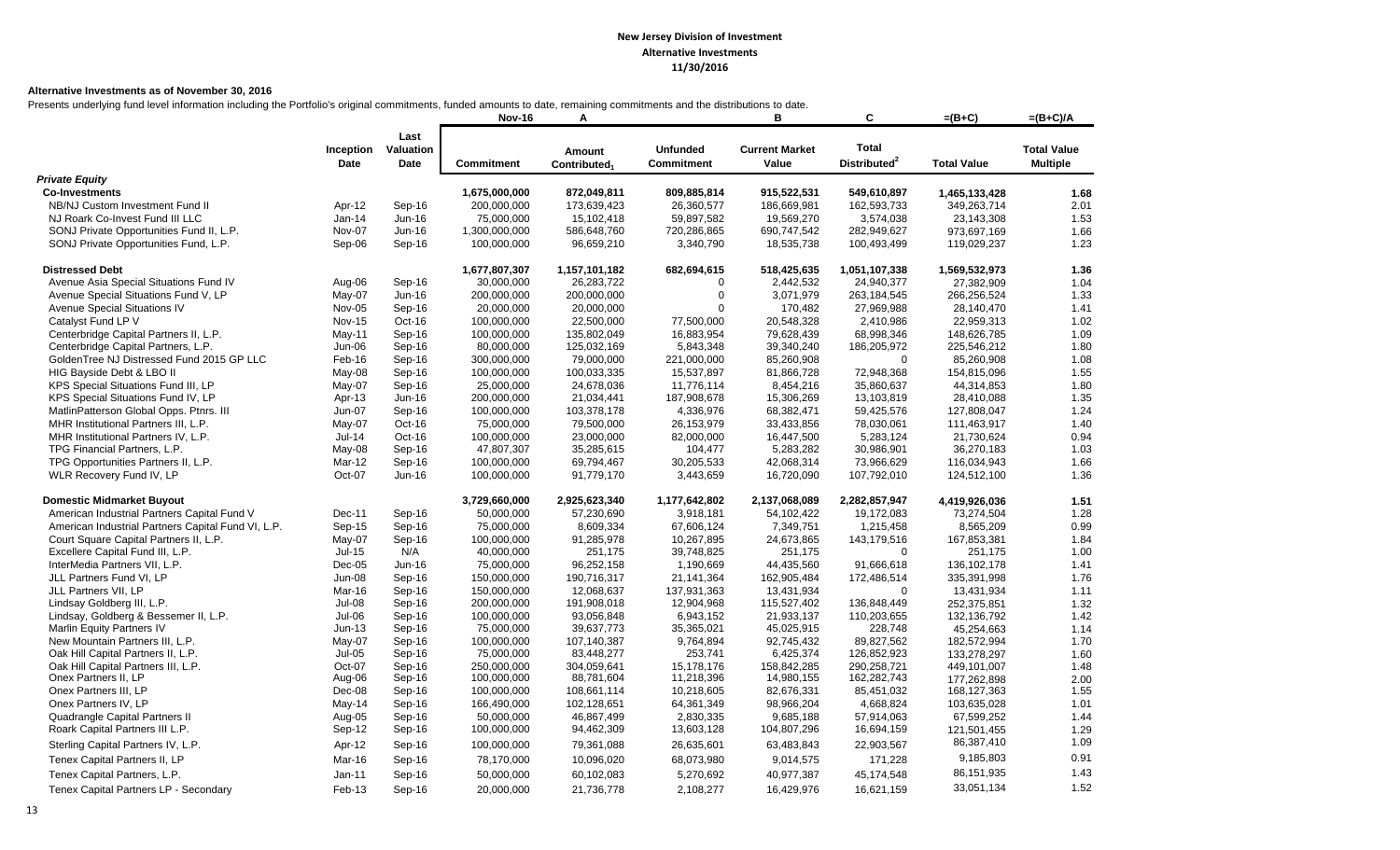|                                          |                   |                           | <b>Nov-16</b>     | А                                  |                                      | в                              | C                                        | $=(B+C)$           | $=(B+C)/A$                            |
|------------------------------------------|-------------------|---------------------------|-------------------|------------------------------------|--------------------------------------|--------------------------------|------------------------------------------|--------------------|---------------------------------------|
|                                          | Inception<br>Date | Last<br>Valuation<br>Date | <b>Commitment</b> | Amount<br>Contributed <sub>1</sub> | <b>Unfunded</b><br><b>Commitment</b> | <b>Current Market</b><br>Value | <b>Total</b><br>Distributed <sup>2</sup> | <b>Total Value</b> | <b>Total Value</b><br><b>Multiple</b> |
| The Resolute Fund II, L.P.               | Dec-07            | Sep-16                    | 100,000,000       | 97,471,090                         | 12,555,725                           | 50,873,888                     | 89,315,764                               | 140,189,652        | 1.44                                  |
| TPG [STAR], LP                           | Mar-07            | Sep-16                    | 100,000,000       | 108,423,481                        | 3,646,056                            | 57,650,573                     | 113,405,131                              | 171,055,704        | 1.58                                  |
| TPG Growth II, L.P.                      | $Jun-12$          | Sep-16                    | 100,000,000       | 95,909,818                         | 10,851,698                           | 178,084,815                    | 16,284,493                               | 194,369,308        | 2.03                                  |
| TPG Growth III(A), L.P.                  | Jan-15            | Sep-16                    | 150,000,000       | 37,564,334                         | 112,435,666                          | 36,259,537                     | $\mathbf 0$                              | 36,259,537         | 0.97                                  |
| TSG 7 A L.P.                             | <b>Nov-15</b>     | Sep-16                    | 80,000,000        | 12,701,506                         | 67,298,494                           | 11,658,611                     | $\mathbf 0$                              | 11,658,611         | 0.92                                  |
| TSG 7 B L.P.                             | <b>Nov-15</b>     | Sep-16                    | 20,000,000        | 1,563,913                          | 18,436,087                           | 1,295,535                      | 652                                      | 1,296,187          | 0.83                                  |
| Vista Equity Partners Fund III, L.P.     | $Jul-07$          | Sep-16                    | 100,000,000       | 105,980,645                        | 6,370,291                            | 45,798,222                     | 226,846,730                              | 272,644,952        | 2.57                                  |
| Vista Equity Partners Fund IV, L.P.      | Oct-11            | Sep-16                    | 200,000,000       | 208,337,422                        | 26,388,987                           | 250,038,287                    | 112,579,983                              | 362,618,270        | 1.74                                  |
| Vista Equity Partners Fund V, L.P.       | Mar-14            | Sep-16                    | 200,000,000       | 205, 127, 818                      | 42,805,996                           | 179,302,854                    | 48,007,522                               | 227,310,376        | 1.11                                  |
| Vista Equity Partners Fund VI, L.P.      | Nov-16            | N/A                       | 200,000,000       | $\Omega$                           | 200,000,000                          | $\Omega$                       | $\Omega$                                 | $\boldsymbol{0}$   | N/A                                   |
| Vista Foundation Fund II, L.P.           | <b>Nov-13</b>     | Sep-16                    | 75,000,000        | 66,562,902                         | 8,437,098                            | 72,575,529                     | $\mathbf 0$                              | 72,575,529         | 1.09                                  |
| Vista Foundation Fund III, L.P.          | <b>Nov-16</b>     | N/A                       | 100,000,000       | $\Omega$                           | 100,000,000                          | $\Omega$                       | $\Omega$                                 | $\Omega$           | N/A                                   |
| Welsh, Carson, Anderson & Stowe XI, L.P. | Oct-08            | Sep-16                    | 100,000,000       | 98,118,032                         | 1,881,968                            | 64,859,548                     | 82,596,101                               | 147,455,649        | 1.50                                  |
| <b>Emerging Managers</b>                 |                   |                           | 400,000,000       | 427,906,950                        | 32,056,943                           | 296,959,465                    | 389,104,114                              | 686,063,580        | 1.60                                  |
| Grosvenor/NJDI Emerging Opp              |                   | Jun-16                    | 200,000,000       | 235,325,026                        | 20,125,778                           | 113,641,275                    | 239,849,779                              | 353,491,054        | 1.50                                  |
| Grosvenor/NJDI Emerging Opp (2007)       | Apr-07            | Jun-16                    | 100,000,000       | 118,962,974                        | 4,828,059                            | 55,745,648                     | 119,552,251                              | 175,297,899        | 1.47                                  |
| Grosvenor/NJDI Emerging Opp (2008)       | <b>Jun-08</b>     | Jun-16                    | 100,000,000       | 116,362,052                        | 15,297,719                           | 57,895,627                     | 120,297,527                              | 178,193,155        | 1.53                                  |
| Fairview Capstone Partners II, LP        | Sep-08            | Jun-16                    | 100,000,000       | 101,870,102                        | 2,642,987                            | 91,691,360                     | 65,353,102                               | 157,044,462        | 1.54                                  |
| Fairview Capstone Partners, LP           | May-07            | Jun-16                    | 100,000,000       | 90,711,822                         | 9,288,178                            | 91,626,830                     | 83,901,234                               | 175,528,064        | 1.94                                  |
| International                            |                   |                           | 2,396,246,505     | 1,775,990,294                      | 791,682,768                          | 1,087,845,110                  | 1,227,225,359                            | 2,315,070,470      | 1.30                                  |
| AIMS/NJ Euro Small and Mid Fund I, L.P.  | Feb-06            | Sep-16                    | 200,000,000       | 191,631,732                        | 16,264,751                           | 33,119,295                     | 190,889,730                              | 224,009,025        | 1.17                                  |
| AIMS/NJ Euro Small and Mid Fund II, L.P. | $Jul-07$          | Jun-16                    | 198,465,732       | 191,988,249                        | 26,636,174                           | 82,466,792                     | 128,379,546                              | 210,846,339        | 1.10                                  |
| Anacap Credit Opportunities II, LP       | Dec-11            | Sep-16                    | 77,500,871        | 105,512,031                        | 16,686,823                           | 41,633,081                     | 74,689,352                               | 116,322,433        | 1.10                                  |
| Anacap Financial Partners II             | May-08            | Sep-16                    | 126,388,432       | 183,531,781                        | 7,681,468                            | 91,772,721                     | 106,479,770                              | 198,252,491        | 1.08                                  |
| AnaCap Financial Partners III, L.P.      | $Jul-14$          | Sep-16                    | 134,023,032       | 23,340,272                         | 110,682,761                          | 15,156,646                     | 36,084                                   | 15,192,730         | 0.65                                  |
| Anacap Financial Partners GP II, LP      | <b>Nov-09</b>     | Jun-16                    | 9,868,438         | 9,868,438                          | $\mathbf 0$                          | 9,121,611                      | 557,937                                  | 9,679,549          | 0.98                                  |
| New Jersey Asia Investors II, L.P.       | $Jul-11$          | Jun-16                    | 200,000,000       | 203,067,204                        | 21,701,277                           | 192,221,459                    | 71,038,929                               | 263,260,388        | 1.30                                  |
| New Jersey Asia Investors III, L.P.      | Aug-16            | Jun-16                    | 300,000,000       | 12,023,213                         | 287,976,787                          | 12,023,213                     | $\mathbf 0$                              | 12,023,213         | 1.00                                  |
| New Jersey Asia Investors, L.P.          | Jan-08            | Jun-16                    | 100,000,000       | 98,324,817                         | 14,330,191                           | 201,453,229                    | 102,240,929                              | 303,694,158        | 3.09                                  |
| NJHL European BO Investment II Series B  | Apr-07            | Jun-16                    | 200,000,000       | 150,531,080                        | 13,649,825                           | 47,095,659                     | 157,028,629                              | 204,124,288        | 1.36                                  |
| NJHL European Buyout Investment Series A | Feb-06            | Jun-16                    | 200,000,000       | 195,284,850                        | 13,145,749                           | 57,265,623                     | 195.970.262                              | 253,235,884        | 1.30                                  |
| NJHL European Buyout Investment Series C | Mar-08            | Jun-16                    | 200,000,000       | 207,060,293                        | 16,753,297                           | 71,490,580                     | 199,914,191                              | 271,404,771        | 1.31                                  |
| RRJ Capital Master Fund III, L.P.        | $Sep-15$          | Sep-16                    | 150,000,000       | 28,276,335                         | 121,723,665                          | 27,916,971                     | $\mathbf 0$                              | 27,916,971         | 0.99                                  |
| Siguler Guff NJ Developing Mkt Fund, LP  | Dec-13            | Jun-16                    | 300,000,000       | 175,550,000                        | 124,450,000                          | 205,108,231                    | $\mathbf 0$                              | 205,108,231        | 1.17                                  |
| Large Buyout                             |                   |                           | 2,425,194,249     | 2,275,388,415                      | 532,753,484                          | 1,235,127,224                  | 1,992,640,733                            | 3,227,767,958      | 1.42                                  |
| Apollo Investment Fund VI, L.P.          | Nov-05            | Sep-16                    | 50,000,000        | 132,027,729                        | 2,090,014                            | 14,376,888                     | 155,926,276                              | 170,303,164        | 1.29                                  |
| Blackstone Capital Partners V, L.P.      | $Oct-05$          | Sep-16                    | 100,000,000       | 98,860,728                         | 5,600,442                            | 31,237,001                     | 132,265,460                              | 163,502,461        | 1.65                                  |
| Blackstone Capital Partners VI, L.P.     | Mar-12            | Sep-16                    | 50,000,000        | 44,034,472                         | 10,527,784                           | 48,143,944                     | 11,635,121                               | 59,779,065         | 1.36                                  |
| Blackstone Capital Partners VII, L.P.    | $May-15$          | N/A                       | 50,000,000        | 122,332                            | 49,877,668                           | 122,332                        | $\mathbf 0$                              | 122,332            | 1.00                                  |
| Carlyle Partners VI, L.P.                | <b>Nov-13</b>     | Sep-16                    | 300,000,000       | 162,339,851                        | 155,370,776                          | 146,703,165                    | 37,800,195                               | 184,503,360        | 1.14                                  |
| CVC Capital Partners VI, LP              | $Jul-13$          | Sep-16                    | 81,944,249        | 33,481,045                         | 50,483,266                           | 29,620,622                     | 2,032,823                                | 31,653,445         | 0.95                                  |
|                                          |                   |                           |                   |                                    |                                      |                                |                                          |                    |                                       |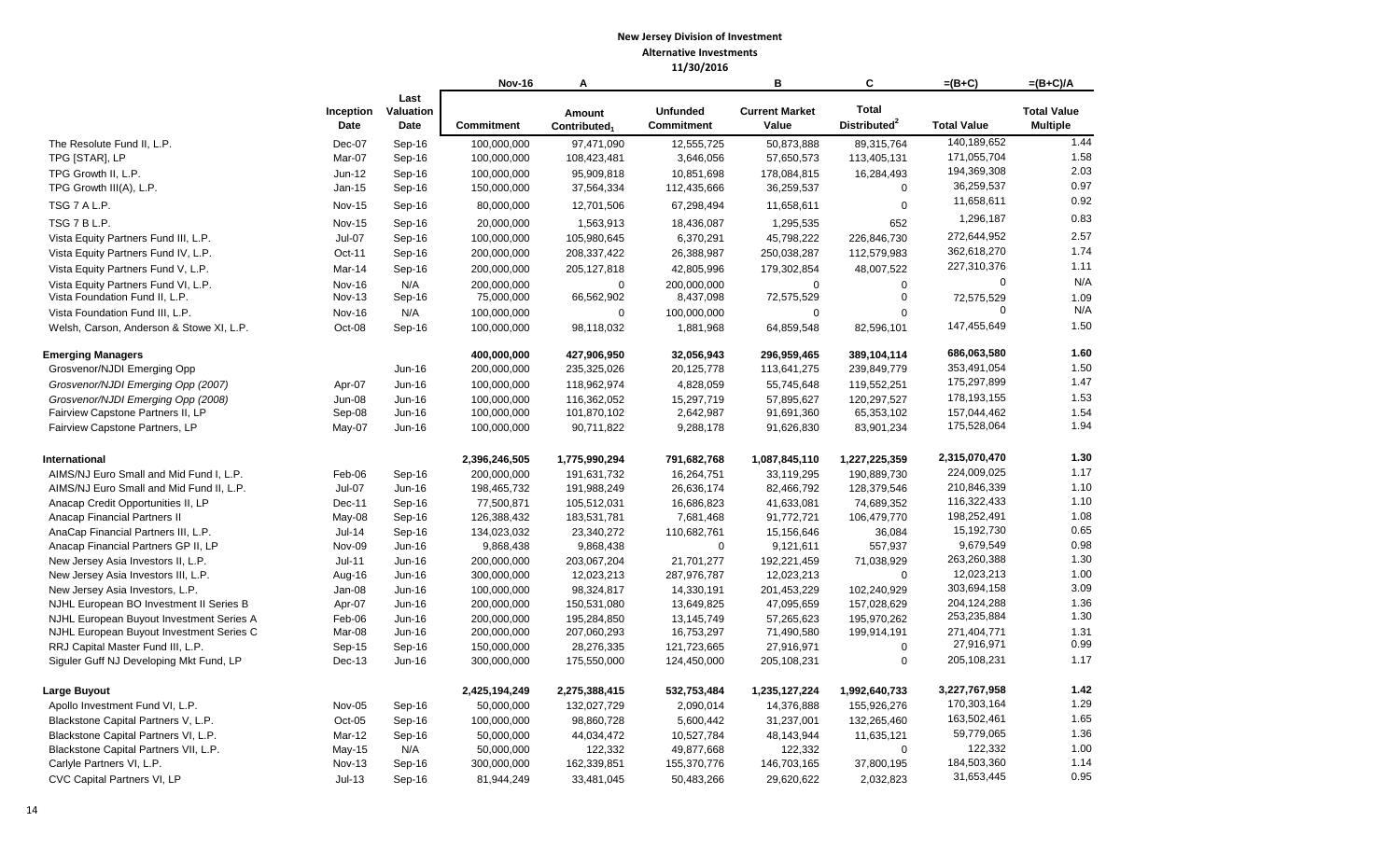|                                                |                    |                           | <b>Nov-16</b>             | A                                  |                               | B                              | C                                        | $=(B+C)$           | $=(B+C)/A$                            |
|------------------------------------------------|--------------------|---------------------------|---------------------------|------------------------------------|-------------------------------|--------------------------------|------------------------------------------|--------------------|---------------------------------------|
|                                                | Inception<br>Date  | Last<br>Valuation<br>Date | <b>Commitment</b>         | Amount<br>Contributed <sub>1</sub> | <b>Unfunded</b><br>Commitment | <b>Current Market</b><br>Value | <b>Total</b><br>Distributed <sup>2</sup> | <b>Total Value</b> | <b>Total Value</b><br><b>Multiple</b> |
| Hellman & Friedman Capital Partners VI         | Apr-07             | Sep-16                    | 100.000.000               | 96,588,575                         | 3,246,277                     | 22.419.484                     | 152,857,428                              | 175,276,912        | 1.81                                  |
| Hellman & Friedman Capital Partners VIII, L.P. | Nov-14             | Sep-16                    | 100,000,000               | 6,238,036                          | 93,761,964                    | 4,259,970                      | 1,328,790                                | 5,588,760          | 0.90                                  |
| Silver Lake Partners III, LP                   | Jan-07             | Sep-16                    | 100,000,000               | 104,229,793                        | 10,675,428                    | 64,281,634                     | 123,919,976                              | 188,201,610        | 1.81                                  |
| Silver Lake Partners IV                        | Mar-13             | Sep-16                    | 200,000,000               | 138,291,750                        | 83,557,042                    | 155,861,617                    | 33,329,439                               | 189,191,056        | 1.37                                  |
| TPG Partners V, L.P.                           | Sep-06             | Sep-16                    | 187,500,000               | 256,833,971                        | 16,636,663                    | 73,539,358                     | 247,937,178                              | 321,476,536        | 1.25                                  |
| TPG Partners VI, L.P.                          | May-08             | Sep-16                    | 180,000,000               | 291,507,133                        | 14,626,160                    | 118,218,238                    | 263,420,974                              | 381,639,211        | 1.31                                  |
| Warburg Pincus Private Equity IX, LP           | Aug-05             | Sep-16                    | 200,000,000               | 200,000,000                        | 0                             | 26,738,130                     | 326,803,848                              | 353,541,978        | 1.77                                  |
| Warburg Pincus Private Equity VIII             | Jun-06             | Sep-16                    | 25,750,000                | 26,883,000                         | $\mathbf 0$                   | 3,778,433                      | 55,897,959                               | 59,676,392         | 2.22                                  |
| Warburg Pincus Private Equity X, LP            | Oct-07             | Sep-16                    | 400,000,000               | 400,000,000                        | $\Omega$                      | 203.898.853                    | 377,456,567                              | 581,355,420        | 1.45                                  |
| Warburg Pincus Private Equity XI, LP           | May-12             | Sep-16                    | 300,000,000               | 283,950,000                        | 36,300,000                    | 291,927,556                    | 70,028,700                               | 361,956,256        | 1.27                                  |
| <b>Mezzanine Debt</b>                          |                    |                           | 535,000,000               | 560,417,186                        | 90,443,862                    | 144,247,080                    | 626,005,440                              | 770,252,520        | 1.37                                  |
| Audax Mezzanine Partners II                    | Nov-06             | Sep-16                    | 50,000,000                | 56,053,460                         | 2,113,231                     | 1,595,710                      | 69.039.360                               | 70,635,069         | 1.26                                  |
| Blackstone Mezzanine Partners II. LP           | Apr-06             | Sep-16                    | 45.000.000                | 40,017,311                         | 7,804,361                     | 819,057                        | 57,751,003                               | 58,570,060         | 1.46                                  |
| Gleacher Mezzanine Fund II, LP                 | Nov-06             | Jun-16                    | 40,000,000                | 36,793,873                         | 3,281,214                     | 1,658,740                      | 45,802,981                               | 47,461,721         | 1.29                                  |
| GSO Capital Opportunities Fund II, LP          | <b>Nov-11</b>      | Sep-16                    | 150,000,000               | 130,438,580                        | 58,555,000                    | 84,081,773                     | 82,654,106                               | 166,735,879        | 1.28                                  |
| GSO Capital Opportunities Fund, L.P.           | Jul-08             | Sep-16                    | 100,000,000               | 120,218,859                        | 6,281,096                     | 6,230,855                      | 200,237,609                              | 206,468,464        | 1.72                                  |
| Newstone Capital Partners II, L.P.             | $May-11$           | Sep-16                    | 100,000,000               | 113,553,161                        | 10,375,191                    | 45,356,104                     | 92,078,174                               | 137,434,278        | 1.21                                  |
| Newstone Capital Partners, L.P.                | Feb-07             | Sep-16                    | 50,000,000                | 63,341,942                         | 2,033,769                     | 4,504,840                      | 78,442,208                               | 82,947,048         | 1.31                                  |
| <b>Secondaries</b>                             |                    |                           | 279,181,034               | 275,123,453                        | 27,385,423                    | 70,717,848                     | 319,426,053                              | 390.143.901        | 1.42                                  |
| Lexington Capital Partners VI-B                | Jun-06             | Jun-16                    | 50,000,000                | 50,705,969                         | 817,356                       | 12,041,830                     | 58,947,382                               | 70,989,212         | 1.40                                  |
| NB Sec Opps Offshore Fund II LP                | $Jul-08$           | Jun-16                    | 100,000,000               | 103,876,259                        | 15,353,008                    | 29,540,388                     | 125,187,060                              | 154,727,447        | 1.49                                  |
| Partners Group Secondary 2006 LP               | Sep-06             | Sep-16                    | 54,012,235                | 53,008,507                         | 3,177,075                     | 10,458,534                     | 54,389,370                               | 64,847,904         | 1.22                                  |
| Partners Group Secondary 2008, L.P.            | Sep-08             | Sep-16                    | 75,168,799                | 67,532,719                         | 8,037,984                     | 18,677,096                     | 80,902,241                               | 99,579,337         | 1.47                                  |
| <b>Small/Midsize Buyout</b>                    |                    |                           | 650,000,000               | 712,564,523                        | 54,413,202                    | 375,894,378                    | 699,533,835                              | 1,075,428,213      | 1.51                                  |
| Grosvenor/NJDI Investment Fund                 |                    | Jun-16                    | 650,000,000               | 712,564,523                        | 54,413,202                    | 375,894,378                    | 699,533,835                              | 1,075,428,213      | 1.51                                  |
| Grosvenor/NJDI Investment Fund 2005            | Nov-05             | Jun-16                    | 200,000,000               | 223,675,328                        | 2,193,779                     | 95,068,226                     | 250,531,199                              | 345,599,425        | 1.55                                  |
| Grosvenor/NJDI Investment Fund 2005            | Sep-06             | Jun-16                    | 250,000,000               | 286,056,393                        | 12,928,844                    | 139,985,758                    | 303,033,408                              | 443,019,166        | 1.55                                  |
| Grosvenor/NJDI Investment Fund 2008            | <b>Jun-08</b>      | Jun-16                    | 200,000,000               | 202,832,801                        | 39,290,579                    | 140,840,394                    | 145,969,228                              | 286,809,622        | 1.41                                  |
| <b>Special Situations</b>                      |                    |                           | 330,000,000               | 388,909,771                        | 188,706,443                   | 294,760,618                    | 286,096,454                              | 580,857,071        | 1.49                                  |
| Blackstone TOP Fund-A, L.P.                    | $Jan-12$           | Sep-16                    | 330,000,000               | 388,909,771                        | 188,706,443                   | 294,760,618                    | 286,096,454                              | 580,857,071        | 1.49                                  |
| <b>Venture Capital</b>                         |                    |                           | 365,000,000               | 314,971,979                        | 79,197,673                    | 303,677,677                    | 161,481,967                              | 465,159,644        | 1.48                                  |
| JP Morgan Direct/Pooled VC Instit III          | Jun-06             | Jun-16                    | 50,000,000                | 49,294,107                         | 500,543                       | 42,796,809                     | 37,295,861                               | 80,092,670         | 1.62                                  |
| JP Morgan Direct VC Institutional III          |                    | Dec-15                    | 600,000                   | 394,650                            | $\mathbf 0$                   | $\mathbf{0}$                   | 324,423                                  | 324,423            | 0.82                                  |
| JP Morgan Pooled VC Institutional III          |                    | Sep-16                    | 49,400,000                | 48,899,457                         | 500,543                       | 42,796,809                     | 36,971,438                               | 79,768,246         | 1.63                                  |
| Khosla Venutres IV, L.P.                       | $Jan-12$           | Sep-16                    | 25,000,000                | 24,175,000                         | 825,000                       | 37,381,429                     | 2,389,780                                | 39,771,209         | 1.65                                  |
| NB Crossroads Fund XVIII                       | Nov-06             | Sep-16                    | 50,000,000                | 42,000,000                         | 37,375,002                    | 34,512,786                     | 40,700,562                               | 75,213,348         | 1.79                                  |
| NB/NJ Custom Investment Fund                   | Aug-07             | Sep-16                    | 100,000,000               | 91,596,190                         | 8,403,810                     | 76,577,866                     | 76,368,905                               | 152,946,771        | 1.67                                  |
| TCV VIII, L.P.<br>Tenaya Capital VI, L.P.      | Jan-14<br>$Jul-12$ | Sep-16<br>Sep-16          | 100,000,000<br>40,000,000 | 75,141,370<br>32,765,312           | 24,858,630<br>7,234,688       | 80,376,075<br>32,032,712       | 4,726,859<br>0                           | 85,102,934         | 1.13<br>0.98                          |
|                                                |                    |                           |                           |                                    |                               |                                |                                          | 32,032,712         |                                       |
| <b>Private Equity Subtotal</b>                 |                    |                           | 14,463,089,095            | 11,686,046,904                     | 4,466,863,030                 | 7,380,245,655                  | 9,585,090,138                            | 16,965,335,793     | 1.45                                  |
| <b>Debt</b>                                    |                    |                           | 1,553,869,647             | 1,150,017,072                      | 440,299,662                   | 455,835,567                    | 1,145,558,148                            | 1,601,393,715      | 1.39                                  |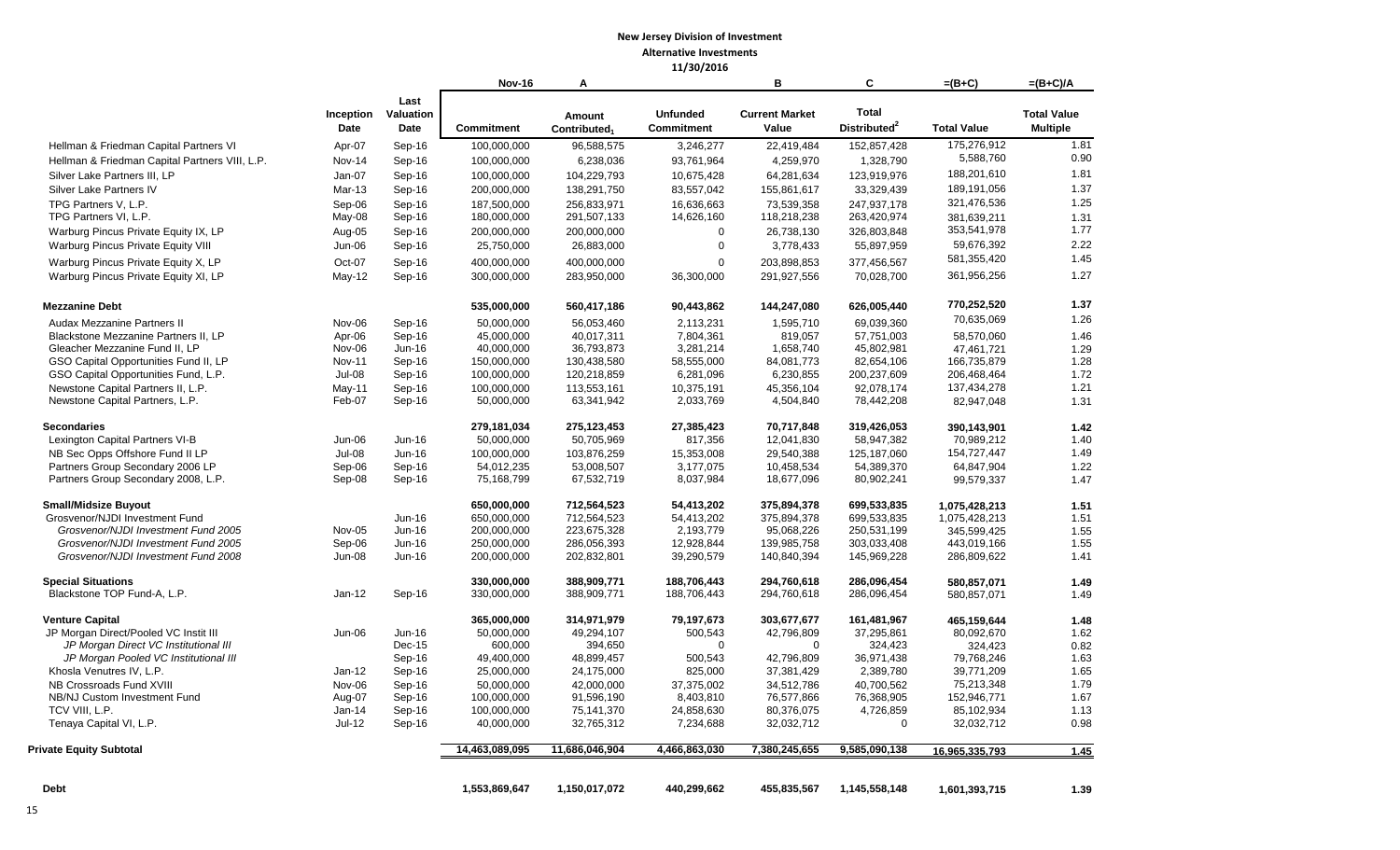|                                           |               |           | <b>Nov-16</b>     | Α                        |                   | B                     | C                        | $=(B+C)$           | $=(B+C)/A$         |
|-------------------------------------------|---------------|-----------|-------------------|--------------------------|-------------------|-----------------------|--------------------------|--------------------|--------------------|
|                                           | Inception     | Valuation |                   | Amount                   | <b>Unfunded</b>   | <b>Current Market</b> | <b>Total</b>             |                    | <b>Total Value</b> |
|                                           | Date          | Date      | <b>Commitment</b> | Contributed <sub>1</sub> | <b>Commitment</b> | Value                 | Distributed <sup>2</sup> | <b>Total Value</b> | <b>Multiple</b>    |
| Blackstone RE Debt Strategies III, L.P.   | Jun-16        | N/A       | 100,000,000       | 4,080,589                | 95,919,411        | 4,077,365             | $\mathbf{0}$             | 4,077,365          | 1.00               |
| CT High Grade Partners II, LLC            | May-08        | Sep-16    | 664,065,200       | 572,861,303              | 108,661,385       | 178,893,747           | 631,255,328              | 810,149,075        | 1.41               |
| Lone Star Fund VII (U.S.) LP              | $May-11$      | Jun-16    | 300,000,000       | 283,944,335              | 18,490,651        | 36,444,000            | 475,353,219              | 511,797,219        | 1.80               |
| M&G Real Estate Debt Fund II, LP          | $Jul-13$      | Sep-16    | 107,688,733       | 78,661,045               | 33,762,132        | 58,716,217            | 15,755,448               | 74,471,665         | 0.95               |
| M&G Real Estate Debt Fund III, LP         | $Jul-13$      | Sep-16    | 182,115,714       | 156,799,001              | 36,255,197        | 120,213,162           | 21,889,603               | 142,102,765        | 0.91               |
| Och-Ziff RE Credit Parallel Fund B, L.P   | May-16        | Sep-16    | 100,000,000       | 13,636,445               | 87,245,239        | 12,106,170            | 881,684                  | 12,987,854         | 0.95               |
| True North Real Estate Fund III, LP       | Sep-14        | Sep-16    | 100,000,000       | 40,034,354               | 59,965,646        | 45,384,905            | 422,866                  | 45,807,771         | 1.14               |
| <b>Equity</b>                             |               |           | 5,525,568,343     | 4,022,535,110            | 2,070,155,141     | 2,820,111,213         | 2,746,531,479            | 5.566.642.692      | 1.38               |
| ARA Asia Dragon Limited                   | Sep-07        | Sep-16    | 100,000,000       | 92,842,000               | 7,158,000         | 424,927               | 118,865,731              | 119,290,658        | 1.28               |
| Blackstone Property Global - NJ           | Oct-15        | $Jun-16$  | 150,000,000       | 106,778,406              | 43,221,594        | 104,366,175           | 1,186,955                | 105,553,130        | 0.99               |
| Blackstone Property Partners L.P.         | <b>Jun-15</b> | Sep-16    | 50.000.000        | 50,000,000               | $\Omega$          | 54,827,750            | 2,284,614                | 57,112,364         | 1.14               |
| Blackstone Real Estate Partners Asia LP   | $Jun-13$      | Sep-16    | 500,000,000       | 296,917,496              | 308,417,917       | 261,329,851           | 158,760,793              | 420,090,644        | 1.41               |
| <b>Blackstone Real Estate V</b>           | Feb-06        | Sep-16    | 75,000,000        | 78,353,336               | 3,130,539         | 34,512,741            | 123,705,590              | 158,218,331        | 2.02               |
| <b>Blackstone Real Estate VI</b>          | Feb-07        | Sep-16    | 100,000,000       | 99,401,438               | 4,907,906         | 49,703,440            | 164,820,643              | 214,524,082        | 2.16               |
| Blackstone Real Estate Partners VI, Sec   | <b>Nov-11</b> | Sep-16    | 43,624,688        | 40,000,081               | 2,141,059         | 13,771,293            | 68,819,543               | 82.590.836         | 2.06               |
| <b>Blackstone Real Estate VII</b>         | Dec-11        | Sep-16    | 300,000,000       | 334,396,363              | 53,067,106        | 277,242,387           | 254,607,258              | 531,849,645        | 1.59               |
| <b>Blackstone Real Estate VIII</b>        | Jan-15        | Sep-16    | 100,000,000       | 41,671,433               | 66,576,380        | 39,116,799            | 9,831,025                | 48,947,824         | 1.17               |
| Blackstone TOP Fund - A (RE) L.P.         | Jan-15        | Sep-16    | 75,000,000        | 3,557,168                | 71,442,832        | 3,893,558             | $\mathbf 0$              | 3,893,558          | 1.09               |
| Carlyle Realty Partners V LP              | Feb-07        | Sep-16    | 100,000,000       | 122,742,600              | 22,102,319        | 29,874,192            | 140,932,884              | 170,807,076        | 1.39               |
| Exeter - Core Industrial Venture Fund     | Apr-12        | Jun-16    | 200,000,000       | 182,630,250              | 17,369,750        | 528,004               | 276,726,522              | 277,254,526        | 1.52               |
| Exeter Core Industrial Club Fund II, L.P. | Aug-16        | Sep-16    | 100,000,000       | 16,903,509               | 83,096,491        | 16,382,458            | 521,053                  | 16,903,511         | 1.00               |
| Hammes Partners II, L.P.                  | Mar-14        | Sep-16    | 100,000,000       | 47,499,123               | 52,500,877        | 45,160,694            | 4,675,885                | 49,836,579         | 1.05               |
| Heitman America Real Estate Trust, L.P.   | Jan-07        | Sep-16    | 100,000,000       | 100,000,000              | $\Omega$          | 137,090,686           |                          | 176,120,127        | 1.76               |
| KSL Capital Partners IV-A, L.P.           | $Jul-15$      | Sep-16    | 100,000,000       | 5,449,033                | 94,550,967        | 3,457,957             | 39,029,441<br>$\Omega$   | 3,457,957          | 0.63               |
| Lone Star Real Estate Fund II (U.S.) LP   | $May-11$      | Jun-16    | 100,000,000       | 88,609,832               | 11,390,168        | 17,127,548            | 116,737,326              | 133,864,874        | 1.51               |
| Lubert Adler Real Estate Fund VI-B        | Feb-11        | Sep-16    | 100,000,000       | 95,000,000               | 16,614,909        | 39,824,494            | 129,686,758              | 169,511,251        | 1.78               |
| Meyer Bergman Euro Retail Partners II-TE  | $Jul-14$      | Sep-16    | 58,763,251        | 54,405,076               | 4,358,176         | 47,371,972            | 9,769,504                | 57,141,476         | 1.05               |
| NJDOI/GMAM Core Plus RE Investment        |               | Jun-16    | 81,500,000        | 70,518,106               | 19,852,540        | 21,378,398            | 94,019,483               | 115,397,881        | 1.64               |
|                                           | May-08        |           |                   |                          |                   |                       |                          |                    | 1.73               |
| NJDOI/GMAM Opp RE Investment Program      | May-08        | Jun-16    | 25,000,000        | 16,761,212               | 8,238,788         | 9,764,414             | 19,176,348               | 28,940,762         |                    |
| Northwood Real Estate Co-Invest           | $Dec-12$      | Sep-16    | 75,000,000        | 36,224,990               | 66,983,849        | 22,856,542            | 28,208,839               | 51,065,381         | 1.41               |
| Northwood RE Partners L.P., (Series III)  | $Dec-12$      | Sep-16    | 75,000,000        | 70,036,404               | 31,922,275        | 66,684,024            | 26,966,955               | 93,650,979         | 1.34               |
| Northwood RE Partners L.P., (Series IV)   | <b>Nov-13</b> | Sep-16    | 200,000,000       | 162,525,654              | 93,179,272        | 141,694,697           | 55,704,926               | 197,399,623        | 1.21               |
| OZNJ Real Estate Opportunities, LP        | Mar-13        | Oct-16    | 200,000,000       | 100,634,207              | 120,796,360       | 89,993,044            | 21,430,567               | 111,423,611        | 1.11               |
| Och-Ziff Real Estate Fund III, LP         | Aug-14        | Sep-16    | 100,000,000       | 28,753,839               | 72,930,094        | 29,329,112            | 2,090,600                | 31,419,712         | 1.09               |
| Perella Weinberg Real Estate Fund II LP   | $Jul-13$      | Sep-16    | 86,854,640        | 49,247,811               | 37,606,829        | 37,313,796            | 13,933,550               | 51,247,345         | 1.04               |
| Perella Weinberg Real Estate Fund III LP  | <b>Nov-15</b> | N/A       | 96,496,414        | 20,818,962               | 75,677,452        | 18,478,524            | $\mathbf 0$              | 18,478,524         | 0.89               |
| <b>Prime Property Fund</b>                | Aug-07        | Sep-16    | 130,000,000       | 150,000,000              | $\Omega$          | 115,341,952           | 72,306,363               | 187,648,314        | 1.25               |
| PRISA II                                  | Jun-07        | Sep-16    | 60,000,000        | 100,000,000              | $\Omega$          | 64,214,260            | 55,158,620               | 119,372,880        | 1.19               |
| PRISA Real Estate Separate Account        | Dec-06        | Sep-16    | 265,000,000       | 300,000,000              | $\overline{0}$    | 223,121,431           | 145,083,634              | 368,205,065        | 1.23               |
| Prologis European Properties Fund II      | Sep-13        | Sep-16    | 183,329,350       | 183,329,350              | $\Omega$          | 182,215,236           | 35,100,838               | 217,316,074        | 1.19               |
| RE Capital Asia Partners III, L.P.        | Aug-12        | Sep-16    | 80,000,000        | 64,434,380               | 21,175,507        | 29,195,550            | 54,123,584               | 83,319,134         | 1.29               |
| RE Capital Asia Partners IV, L.P.         | Dec-14        | Sep-16    | 100,000,000       | 35,299,847               | 64,700,153        | 30,518,857            | 697,145                  | 31,216,002         | 0.88               |
| <b>TGM Apartment Partners</b>             | Aug-15        | Sep-16    | 300,000,000       | 116,464,740              | 183,535,260       | 114,470,747           | 1,364,031                | 115,834,778        | 0.99               |
| TPG Real Estate Partners II, L.P.         | Sep-15        | Sep-16    | 125,000,000       | 45,656,600               | 85,000,438        | 45,391,362            | 21,449,407               | 66,840,769         | 1.46               |
| TPG/NJ (RE) Partnership, LP               | Feb-13        | Sep-16    | 225,000,000       | 148,237,953              | 104,521,394       | 174,718,539           | 53,481,199               | 228,199,738        | 1.54               |
| Tucker Development/Acquisition Fund       | Oct-07        | $Jun-16$  | 50,000,000        | 50,000,000               | $\Omega$          | 45,012,000            | $\mathbf 0$              | 45,012,000         | 0.90               |
| Warburg Pincus Real Estate Fund I         | Sep-06        | Sep-16    | 100,000,000       | 95,833,333               | 0                 | 36,774,176            | 108,055,167              | 144,829,342        | 1.51               |
| Westbrook Real Estate Fund VIII           | Feb-08        | Sep-16    | 100,000,000       | 110,980,414              | 0                 | 20,089,006            | 135,616,521              | 155,705,527        | 1.40               |
| Westbrook VII                             | $Jan-07$      | Sep-16    | 40,000,000        | 40,000,000               | $\Omega$          | 14,281,050            | 38,472,731               | 52,753,781         | 1.32               |
| Wheelock SREF NJ CO-Invest Feeder, LP     | <b>Nov-12</b> | N/A       | 50,000,000        | 26,305                   | 49,973,695        | $\Omega$              | $\Omega$                 | $\Omega$           | N/A                |
| Wheelock Street Real Estate Fund, L.P.    | Dec-11        | Sep-16    | 100,000,000       | 96,274,787               | 18,620,096        | 33,818,257            | 137,916,148              | 171,734,405        | 1.78               |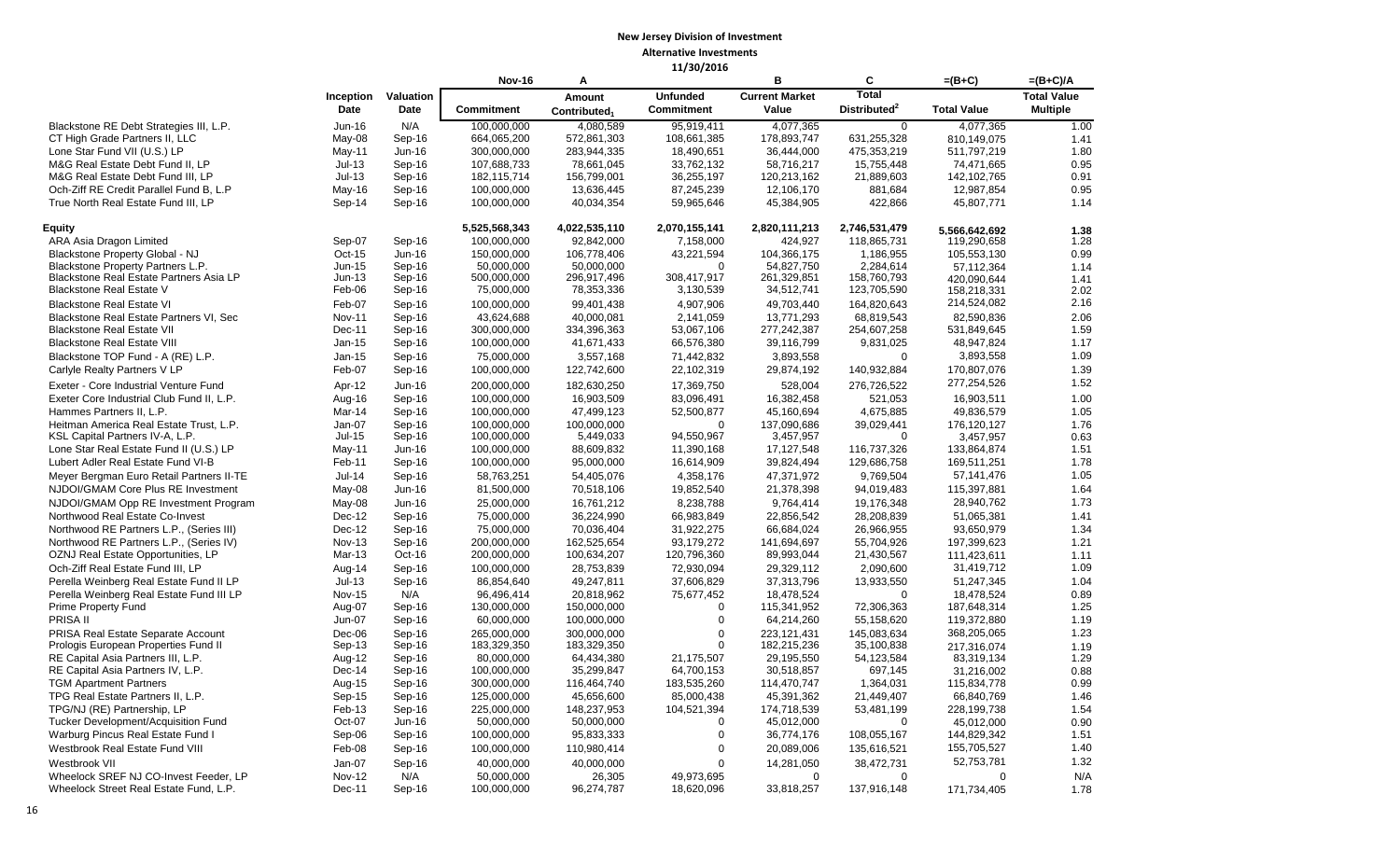|                                                                                      |                    |                           |                            |                                    | 11/30/2010                           |                                |                                          |                            |                                       |
|--------------------------------------------------------------------------------------|--------------------|---------------------------|----------------------------|------------------------------------|--------------------------------------|--------------------------------|------------------------------------------|----------------------------|---------------------------------------|
|                                                                                      |                    |                           | <b>Nov-16</b>              | A                                  |                                      | в                              | С                                        | =(B+C)                     | $=(B+C)/A$                            |
|                                                                                      | Inception<br>Date  | Last<br>Valuation<br>Date | <b>Commitment</b>          | Amount<br>Contributed <sub>1</sub> | <b>Unfunded</b><br><b>Commitment</b> | <b>Current Market</b><br>Value | <b>Total</b><br>Distributed <sup>2</sup> | <b>Total Value</b>         | <b>Total Value</b><br><b>Multiple</b> |
| Wheelock Street Real Estate Fund II, L.P.<br>Wheelock Street Real Estate Fund V. L.P | Apr-14<br>Aug-16   | Sep-16<br>N/A             | 125,000,000<br>100,000,000 | 73,319,074<br>0                    | 53,394,148<br>100,000,000            | 77,449,319<br>0                | 5,213,301<br>0                           | 82,662,620<br>$\mathbf 0$  | 1.13<br>N/A                           |
| Real Estate Subtotal                                                                 |                    |                           | 7,079,437,990              | 5,172,552,182                      | 2,510,454,802                        | 3,275,946,780                  | 3,892,089,628                            | 7,168,036,408              | 1.39                                  |
| <b>Absolute Return</b>                                                               |                    |                           | 810.000.000                | 765,000,000                        | 45,000,000                           | 719,233,830                    | 75,000,000                               | 794,233,830                | 1.04                                  |
| <b>Brevan Howard Fund Limited</b>                                                    | <b>Nov-11</b>      | Oct-16                    | 300,000,000                | 300,000,000                        | $\Omega$                             | 248,109,000                    | 50,000,000                               | 298,109,000<br>124,015,920 | 0.99<br>1.18                          |
| Iguazu Partners, L.P.<br>MKP Opportunity Partners, L.P.                              | Dec-13<br>Sep-12   | Oct-16<br>Oct-16          | 150,000,000<br>360,000,000 | 105,000,000<br>360,000,000         | 45,000,000<br>$\mathbf 0$            | 124,015,920<br>347,108,910     | $\mathbf 0$<br>25,000,000                | 372,108,910                | 1.03                                  |
| <b>Credit</b>                                                                        |                    |                           | 2,050,000,000              | 1,925,000,000                      | 125,000,000                          | 1,736,033,582                  | 575,834,948                              | 2,311,868,529              | 1.20                                  |
| Canyon Value Realization Fund                                                        | Jun-07             | Oct-16                    | 75,000,000                 | 75,000,000                         | 0                                    | 100,659,656                    | 33,621,789                               | 134,281,445                | 1.79                                  |
| Canyon Balanced Fund                                                                 | $Jul-11$           | Oct-16                    | 125,000,000                | 125,000,000                        | $\mathbf 0$                          | 134,850,056                    | 46,152,491                               | 181,002,547                | 1.45                                  |
| Claren Road Credit Master Fund, Ltd.                                                 | Jun-12             | Oct-16                    | 250,000,000                | 250,000,000                        | $\mathbf 0$                          | 27,489,005                     | 187,702,820                              | 215, 191, 824              | 0.86                                  |
| Chatham Fund. LP                                                                     | Dec-14             | Oct-16                    | 300,000,000                | 300,000,000                        | 0                                    | 385,562,700                    | 0                                        | 385,562,700                | 1.29                                  |
| GSO Credit Partners - A, L.P.                                                        | Mar-12             | Oct-16                    | 600,000,000                | 475,000,000                        | 125,000,000                          | 657,521,125                    | 0                                        | 657,521,125                | 1.38                                  |
| GSO Special Situations Fund, L.P.                                                    | Feb-12             | Oct-16                    | 100,000,000                | 100,000,000                        | 0                                    | 99,968,455                     | 24,211,318                               | 124, 179, 773              | 1.24                                  |
| Lazard Rathmore Fund, Ltd.                                                           | Aug-12             | Jun-16                    | 150,000,000                | 150,000,000                        | 0                                    | 0                              | 156,528,175                              | 156,528,175                | 1.04                                  |
| Regiment Capital Ltd. Fund                                                           | Dec-11             | Oct-16                    | 150,000,000                | 150,000,000                        | 0                                    | 5,470,186                      | 127,618,354                              | 133,088,540                | 0.89                                  |
| Solus Opportunities Fund 3, LP                                                       | Apr-14             | Oct-16                    | 300,000,000                | 300,000,000                        | $\mathbf 0$                          | 324,512,400                    | $\mathbf 0$                              | 324,512,400                | 1.08                                  |
| <b>Distressed</b>                                                                    |                    |                           | 350,000,000                | 450,000,000                        | 0                                    | 250,690,409                    | 406,747,243                              | 657,437,652                | 1.46                                  |
| Centerbridge Credit Partners<br><b>King Street Capital</b>                           | Oct-07             | Oct-16                    | 200,000,000<br>150,000,000 | 200,000,000<br>150,000,000         | 0<br>$\mathbf 0$                     | 227,992,170<br>19,371,069      | 79.856.028<br>225,323,161                | 307.848.198                | 1.54                                  |
| Marathon Special Opp Fund, LTD                                                       | Feb-07<br>Jul-08   | Oct-16<br>Oct-16          | 0                          | 100,000,000                        | $\mathbf 0$                          | 3,327,171                      | 101,568,054                              | 244,694,229<br>104,895,225 | 1.63<br>1.05                          |
| <b>Equity Long/ Short</b>                                                            |                    |                           | 1,275,000,000              | 1,000,314,183                      | 275,123,621                          | 896,002,914                    | 346,051,265                              | 1,242,054,178              | 1.24                                  |
| Bay Pond Partners, L.P.                                                              | Apr-12             | Oct-16                    | 200,000,000                | 200,000,000                        | $\mathbf 0$                          | 172,634,250                    | 50,000,000                               | 222,634,250                | 1.11                                  |
| Cadian Fund, L.P.                                                                    | May-12             | Oct-16                    | 100,000,000                | 100,000,000                        | $\Omega$                             | 122,013,000                    | 0                                        | 122,013,000                | 1.22                                  |
| Omega Overseas Partners Ltd. Class-B                                                 | Jan-07             | Oct-16                    | 225,000,000                | 150,000,000                        | 75,000,000                           | 67,787,448                     | 144,000,000                              | 211,787,448                | 1.41                                  |
| Scopia PX, LLC<br>ValueAct Capital Partners II, L.P.                                 | $Jan-13$<br>Nov-11 | Oct-16<br>Oct-16          | 250,000,000<br>150,000,000 | 250,000,000<br>150,000,000         | $\mathbf 0$<br>$\Omega$              | 272,209,000<br>255,061,950     | $\Omega$<br>$\Omega$                     | 272,209,000<br>255,061,950 | 1.09<br>1.70                          |
| ValueAct Co-Invest International LP                                                  | $Jun-13$           | Oct-16                    | 200,000,000                | 50,314,183                         | 150,123,621                          | 213,114                        | 36,017,316                               | 36,230,430                 | 0.72                                  |
| Visium Balanced Offshore Fund, Ltd                                                   | Aug-12             | Sep-16                    | 150,000,000                | 100,000,000                        | 50,000,000                           | 6,084,152                      | 116,033,948                              | 122,118,100                | 1.22                                  |
| <b>Event Driven</b>                                                                  |                    |                           | 1,400,000,000              | 1,567,923,596                      | 201,099,576                          | 1,324,632,166                  | 625.026.089                              | 1,949,658,255              | 1.24                                  |
| Cevian Capital II, L.P.                                                              | Apr-12             | Oct-16                    | 150,000,000                | 150,000,000                        | $\Omega$                             | 166,148,754                    | 28,627,680                               | 194.776.434                | 1.30                                  |
| Davidson Kempner Institutional Partners, L.P                                         | Dec-06             | Oct-16                    | 150,000,000                | 150,000,000                        | $\mathbf 0$                          | 246,870,150                    | 0                                        | 246,870,150                | 1.65                                  |
| Elliott Associates, L.P.<br>JANA Strategic Investment Fund II, LP                    | Apr-12<br>$Jun-13$ | Sep-16<br>Oct-16          | 200,000,000<br>300,000,000 | 200,000,000<br>467,923,596         | $\Omega$<br>201,099,576              | 234,519,000<br>108,640,933     | $\mathbf 0$<br>365,038,932               | 234,519,000<br>473,679,864 | 1.17<br>1.01                          |
| Pershing Square LP                                                                   | Apr-10             | Oct-16                    | 200,000,000                | 200,000,000                        | $\Omega$                             | 81,519,881                     | 196,124,003                              | 277,643,884                | 1.39                                  |
| Starboard Leaders Fund LP                                                            | Mar-14             | $Oct-16$                  | 125,000,000                | 125,000,000                        | 0                                    | 127,143,125                    | 0                                        | 127,143,125                | 1.02                                  |
| Starboard Value and Opportunity LP                                                   | Mar-14             | Oct-16                    | 75,000,000                 | 75,000,000                         | 0                                    | 88,927,575                     | 0                                        | 88,927,575                 | 1.19                                  |
| Third Point Offshore Fund. LTD.                                                      | Apr-11             | Oct-16                    | 100,000,000                | 100,000,000                        | 0                                    | 143,841,549                    | 10,235,474                               | 154,077,023                | 1.54                                  |
| York Capital Management, LP                                                          | Feb-07             | Oct-16                    | 100,000,000                | 100,000,000                        | 0                                    | 127,021,200                    | 25,000,000                               | 152,021,200                | 1.52                                  |
| <b>Fund of Funds</b>                                                                 |                    |                           | 2,210,000,000              | 2,151,258,928                      | 58,741,072                           | 2,162,608,960                  | 667,241,963                              | 2,829,850,924              | 1.32                                  |
| AIMS/NJ Multi-Strategy Portfolio, LLC                                                | Aug-06             | Oct-16                    | 550,000,000                | 550,000,000                        | $\mathbf 0$                          | 701,217,811                    | 64,455,035                               | 765,672,846                | 1.39                                  |
| Arden Garden State NJ Fund LP.                                                       | Jun-06             | Oct-16                    | 500,000,000                | 500,000,000                        | 0                                    | 202,282,127                    | 358,804,258                              | 561,086,385                | 1.12                                  |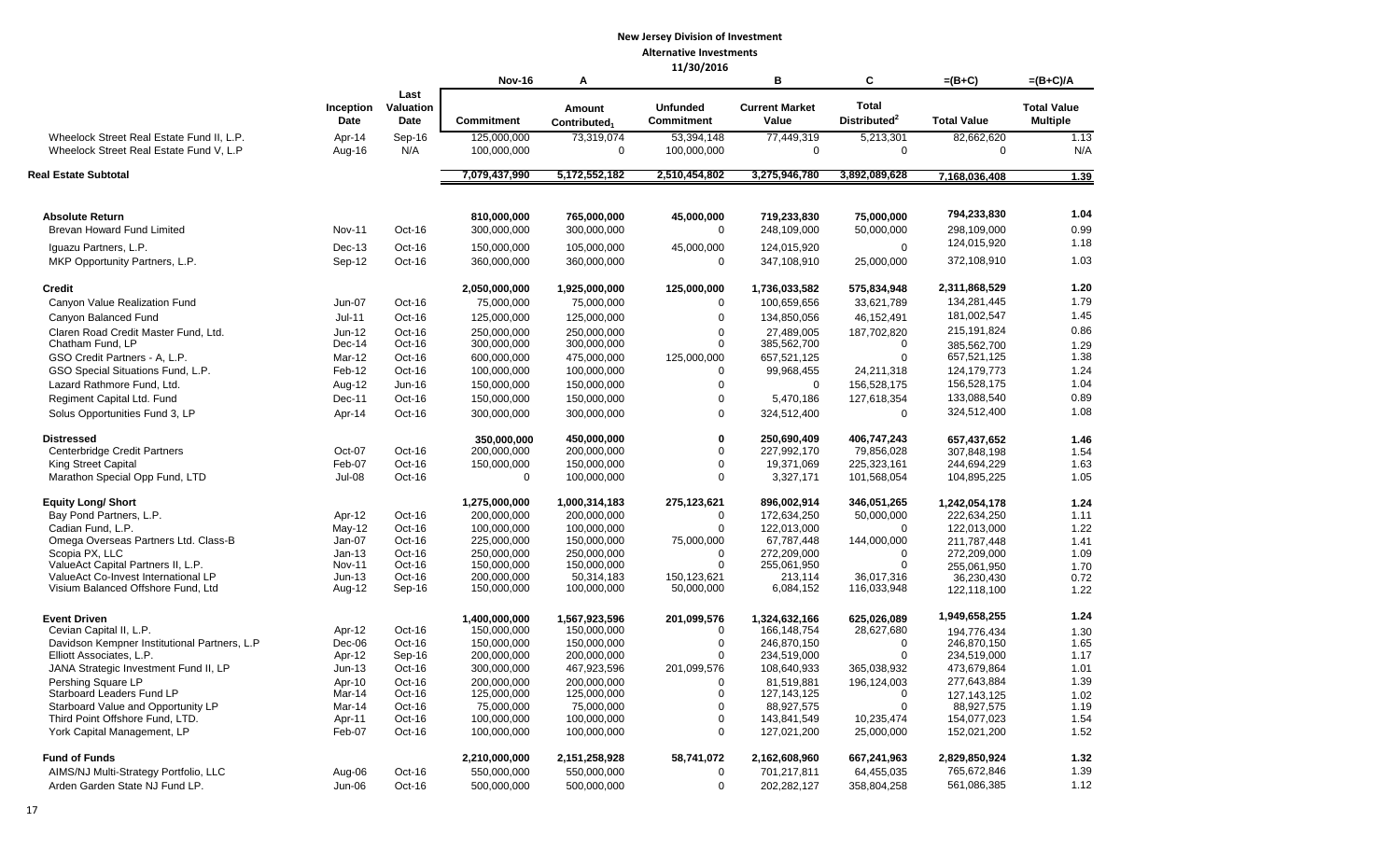|                                                          |                         |                           | <b>Nov-16</b>              | A                                  |                                      | в                              | C                                        | $=(B+C)$                 | $=(B+C)/A$                            |
|----------------------------------------------------------|-------------------------|---------------------------|----------------------------|------------------------------------|--------------------------------------|--------------------------------|------------------------------------------|--------------------------|---------------------------------------|
|                                                          | Inception<br>Date       | ∟ast<br>Valuation<br>Date | <b>Commitment</b>          | Amount<br>Contributed <sub>1</sub> | <b>Unfunded</b><br><b>Commitment</b> | <b>Current Market</b><br>Value | <b>Total</b><br>Distributed <sup>2</sup> | <b>Total Value</b>       | <b>Total Value</b><br><b>Multiple</b> |
| Protege Partners, LP                                     | <b>Jun-07</b>           | Oct-16                    | 150,000,000                | 150,000,000                        | $\Omega$                             | 79,168,103                     | 108,000,000                              | 187, 168, 103            | 1.25                                  |
| Woodley Park NJ, L.P.                                    | Aug-06                  | Sep-16                    | 810,000,000                | 751,258,928                        | 58,741,072                           | 1,092,318,856                  | 29,590,586                               | 1,121,909,442            | 1.49                                  |
| Reservoir Strategic Partners Fund, LP                    | Jul-11                  | Oct-16                    | 200,000,000                | 200,000,000                        | $\mathbf 0$                          | 87,622,064                     | 106,392,084                              | 194,014,148              | 0.97                                  |
| <b>Global Macro</b>                                      |                         |                           | 550,000,000                | 550,000,000                        | 0                                    | 578,594,800                    | 25,000,000                               | 603,594,800              | 1.10                                  |
| Lynx Common (Bermuda) Ltd.                               | Mar-11                  | Oct-16                    | 200,000,000                | 200,000,000                        | $\mathbf 0$                          | 192,564,400                    | 25,000,000                               | 217,564,400              | 1.09                                  |
| <b>Winton Futures Fund</b>                               | Jan-11                  | Oct-16                    | 350,000,000                | 350,000,000                        | $\Omega$                             | 386,030,400                    | $\mathbf 0$                              | 386,030,400              | 1.10                                  |
| <b>Multi-Strategy</b>                                    |                         |                           | 500,000,000                | 650,000,000                        | $\mathbf 0$                          | 241,058,447                    | 555,216,012                              | 796.274.459              | 1.23                                  |
| AG Garden Partners, LP                                   | Mar-06                  | Oct-16                    | 0                          | 150,000,000                        | 0                                    | 2,719,910                      | 158,771,000                              | 161,490,910              | 1.08                                  |
| Farallon Capital Inst. Partners, L.P.                    | Jun-07                  | Oct-16                    | 150,000,000                | 150,000,000                        | $\mathbf 0$                          | 6,818,258                      | 160,416,449                              | 167,234,707              | 1.11                                  |
| Laurion Capital Global Markets Fund                      | Sep-15                  | N/A                       | 100,000,000                | 100,000,000                        | $\mathbf 0$                          | $\mathbf 0$                    | 93,736,127                               | 93,736,127               | 0.94                                  |
| Laurion Capital Ltd.                                     | Jul-15                  | Oct-16                    | 100,000,000                | 100,000,000                        | $\mathbf 0$                          | 102,100,000                    | $\Omega$                                 | 102,100,000              | 1.02                                  |
| OZ Domestic Partners II, Ltd.                            | Jun-06                  | Oct-16                    | 150,000,000                | 150,000,000                        | $\mathbf 0$                          | 129,420,279                    | 142,292,436                              | 271,712,716              | 1.81                                  |
| <b>Hedge Fund Subtotal</b>                               |                         |                           | 9,145,000,000              | 9,059,496,707                      | 704,964,269                          | 7,908,855,108                  | 3,276,117,519                            | 11,184,972,627           | 1.23                                  |
|                                                          |                         |                           |                            |                                    |                                      |                                |                                          |                          |                                       |
| Aether Real Assets III Surplus, LP                       | <b>Nov-13</b>           | $Jun-16$                  | 100,000,000                | 67,477,995                         | 33,394,573                           | 71,433,394                     | 872,568                                  | 72,305,962               | 1.07                                  |
| Aether Real Assets III, LP                               | <b>Nov-13</b>           | $Jun-16$                  | 30,000,000                 | 17,017,854                         | 13,406,839                           | 17,474,289                     | 424,693                                  | 17,898,982               | 1.05                                  |
| Blackstone Energy Partners, L.P.                         | Mar-12                  | Sep-16                    | 150,000,000                | 181,246,460                        | 14,569,615                           | 157,221,948                    | 78,587,215                               | 235,809,163              | 1.30                                  |
| Blackstone Energy Partners II, L.P.                      | $May-15$                | Sep-16                    | 80,000,000                 | 7,088,601                          | 72,911,399                           | 6,832,901                      | $\Omega$                                 | 6,832,901                | 0.96                                  |
| <b>Blackstone Resources Select Fund</b>                  | Aug-11                  | Oct-16                    | 250,000,000                | 250,000,000                        | 0                                    | 143,182,250                    | $\mathbf 0$                              | 143,182,250              | 0.57                                  |
| Blackstone TOP Fund - A, L.P.                            | Jul-12                  | Sep-16                    | 620,093,499                | 716,786,409                        | 103,979,509                          | 514,552,859                    | 280,050,556                              | 794,603,415              | 1.11<br>1.21                          |
| Brookfield Capital Partners IV, L.P.                     | May-16                  | Sep-16                    | 150,000,000                | 34,534,842                         | 116,336,335                          | 39,040,965                     | 2,675,552                                | 41,716,518               |                                       |
| BX NJ Co-Invest, L.P.                                    | Aug-12                  | Sep-16                    | 21,163,690                 | 21,163,690                         | 0                                    | 49,520,940                     | 16,569,952                               | 66,090,892               | 3.12                                  |
| Gresham Commodity Fund (ETAP)                            | Feb-08                  | Oct-16                    | 200,000,000                | 200,000,000                        | $\mathbf 0$                          | 94,178,800                     | $\Omega$                                 | 94,178,800               | 0.47                                  |
| Gresham Commodity Fund (TAP)                             | Nov-07                  | Oct-16                    | 200.000.000                | 200,000,000                        | $\mathbf 0$                          | 56,486,125                     | 75,000,000                               | 131,486,125              | 0.66                                  |
| GSO Energy Partners - A, L.P.                            | Mar-12                  | Sep-16                    | 650,000,000                | 487,179,375                        | 348,878,167                          | 354,487,746                    | 186,057,542                              | 540,545,288              | 1.11                                  |
| Hitecvision VII, L.P.                                    | Apr-14                  | Sep-16                    | 100,000,000                | 33,860,923                         | 66,139,077                           | 35,658,870                     | $\mathbf 0$                              | 35,658,870               | 1.05                                  |
| NJ/HV Resource Opportunities, L.P.                       | Jun-15                  | $Jun-16$                  | 150,000,000                | 18,274,731                         | 133,038,984                          | 16,017,838                     | 1,313,715                                | 17,331,553               | 0.95                                  |
| OZ Energy Partners Parallel B, L.P.                      | May-16                  | Sep-16                    | 100,000,000                | 12,858,893                         | 87,141,107                           | 13,909,657                     | $\Omega$                                 | 13,909,657               | 1.08                                  |
| OZNJ Real Asset Opportunities, LP<br>RC Woodley Park, LP | Mar-13                  | Oct-16                    | 200,000,000<br>135,000,000 | 124,716,381<br>135,000,000         | 79,193,196<br>0                      | 164,776,901                    | 3,909,577<br>89,569,359                  | 168,686,478              | 1.35                                  |
| <b>Sheridan Production Partners I</b>                    | May-11                  | Sep-16                    | 50,000,000                 | 52,250,000                         | $\mathbf 0$                          | 18,445<br>26,637,998           | 43,625,000                               | 89,587,804<br>70,262,998 | 0.66<br>1.34                          |
| Sheridan Production Partners II-B, L.P                   | Aug-07<br><b>Nov-10</b> | Sep-16                    | 100,000,000                | 100,000,000                        | $\Omega$                             | 71,032,000                     | 7,000,000                                | 78,032,000               | 0.78                                  |
| Tenaska Power Fund II, L.P.                              | Sep-08                  | Sep-16<br>Sep-16          | 100,000,000                | 88,381,323                         | 11,618,677                           | 4,444,550                      | 78,620,112                               | 83,064,662               | 0.94                                  |
| Warburg Pincus Energy, L.P.                              | May-14                  | Sep-16                    | 100,000,000                | 29,400,000                         | 70,600,000                           | 27,201,968                     | $\mathbf 0$                              | 27,201,968               | 0.93                                  |
| <b>Real Assets Subtotal</b>                              |                         |                           | 3,486,257,189              | 2,777,237,476                      | 1,151,207,479                        | 1,864,110,444                  | 864,275,841                              | 2,728,386,285            | 0.98                                  |
|                                                          |                         |                           |                            |                                    |                                      |                                |                                          |                          |                                       |
| <b>Grand Total</b>                                       |                         |                           | 34, 173, 784, 273          | 28,695,333,269                     | 8,833,489,580                        | 20,429,157,988                 | 17,617,573,126                           | 38,046,731,114           | 1.33                                  |

1. Amount Contributed does not include adjustment for portion of total distributions that are recallable. Contributions does include return of unused funded capital.

2. Total distributed include recallable portion of proceeds.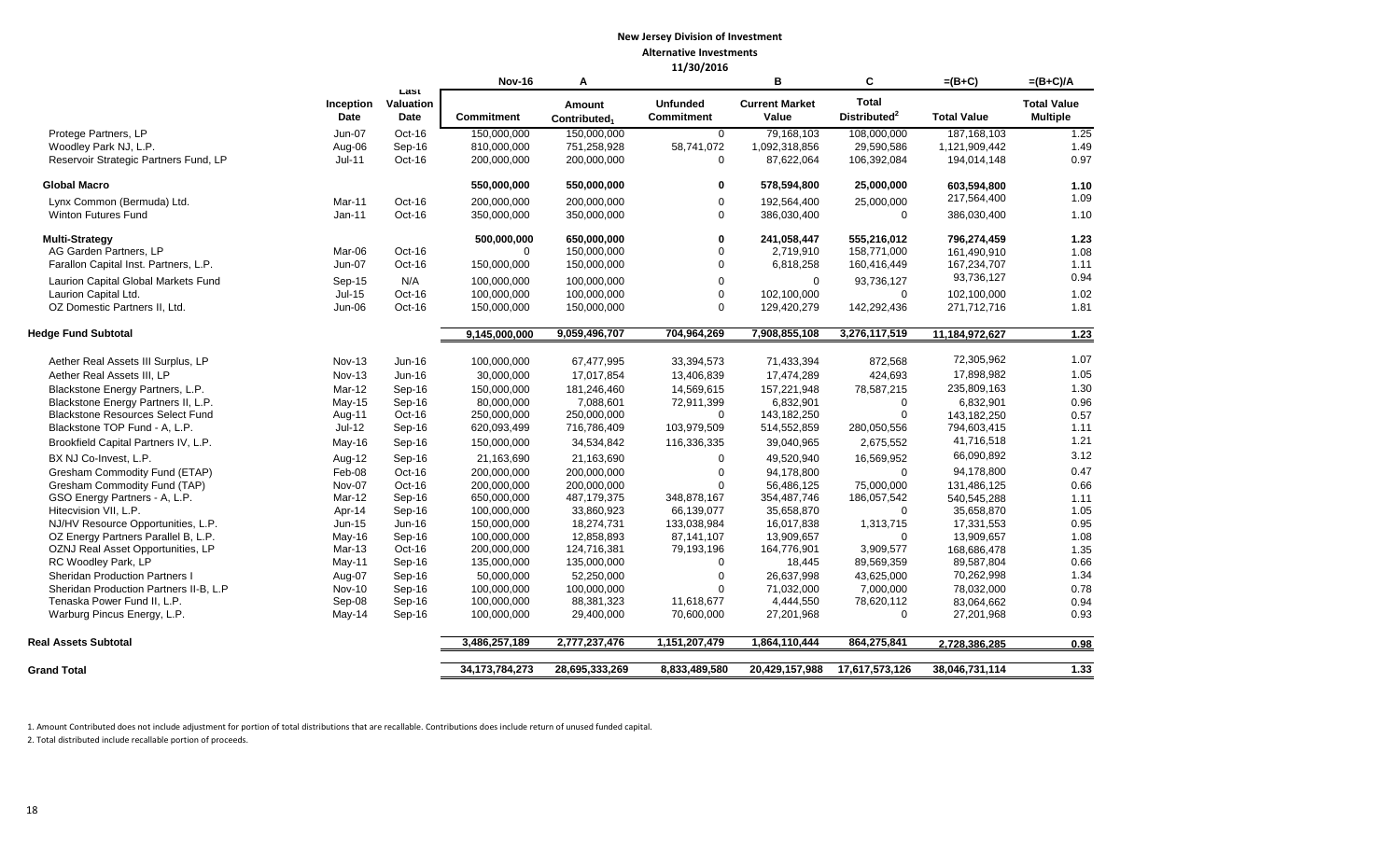#### **New Jersey Division of Investment Global Diversified Credit 11/30/16**

#### **Global Diversified Credit as of November 30, 2016**

Presents underlying fund level information including the Portfolio's original commitments, funded amounts to date, remaining commitments and the distributions to date.

|                                             |                       |                           | <b>Nov-16</b> | A                                  |                                      | в                              | C                                 | $=(B+C)$           | $=(B+C)/A$                            |
|---------------------------------------------|-----------------------|---------------------------|---------------|------------------------------------|--------------------------------------|--------------------------------|-----------------------------------|--------------------|---------------------------------------|
|                                             | <b>Inception Date</b> | Last<br>Valuation<br>Date | Commitment    | Amount<br>Contributed <sub>1</sub> | <b>Unfunded</b><br><b>Commitment</b> | <b>Current Market</b><br>Value | Total<br>Distributed <sup>2</sup> | <b>Total Value</b> | <b>Total Value</b><br><b>Multiple</b> |
| <b>BlackRock Credit Investors</b>           | Oct-07                | Jun-16                    | 400,000,000   | 400,000,000                        | $\Omega$                             |                                | 383,224,897                       | 383,224,897        | 0.96                                  |
| <b>BlackRock Credit Investors Co-Invest</b> | Oct-09                | Jun-16                    | 144,000,000   | 144,000,000                        |                                      |                                | 262,082,589                       | 262,082,589        | 1.82                                  |
| Blackstone TORO Fund - A L.P.               | Apr-16                | Sep-16                    | 250,000,000   | 101,301,825                        | 148,698,175                          | 99,903,353                     |                                   | 99,903,353         | 0.99                                  |
| Cerberus NJ Credit Opportunities Fund, L.P. | Apr-12                | Oct-16                    | 300,000,000   | 321,268,657                        | 46,393,035                           | 359,367,904                    | 67,661,692                        | 427,029,595        | 1.33                                  |
| Golden Tree Opportunities LP-Class D        | Sep-07                | Oct-16                    | 250,000,000   | 249,500,000                        | 500,000                              | 473,635,969                    | 4,676,086                         | 478,312,055        | 1.92                                  |
| Knight TAO, L.P.                            | $Oct-14$              | Sep-16                    | 700,000,000   | 325,381,622                        | 374,618,378                          | 353,606,463                    | 1,140,048                         | 354,746,511        | 1.09                                  |
| Knight/TPG NPL - C, L.P.                    | Mar-12                | Sep-16                    | 70,382,674    | 78,556,376                         | 5,000,000                            | 28,399,980                     | 91,157,887                        | 119,557,867        | 1.52                                  |
| Knight/TPG NPL - R, L.P.                    | Mar-12                | Sep-16                    | 59,054,236    | 55,554,236                         | 3,500,000                            | 6,525,431                      | 76,658,143                        | 83,183,574         | 1.50                                  |
| NJ/TCW Direct Lending LLC                   | Feb-16                | Sep-16                    | 150,000,000   | 30,789,000                         | 119,211,000                          | 31,056,310                     |                                   | 31,056,310         | 1.01                                  |
| Owl Rock Capital Corporation                | Sep-16                | Sep-16                    | 400,000,000   |                                    | 400,000,000                          |                                |                                   |                    | 0.00                                  |
| Owl Rock Capital Holdings LLC               | Sep-16                | Sep-16                    | 550,687       | 550,687                            |                                      | 550,687                        |                                   | 550,687            | 1.00                                  |
| OZSC, LP                                    | Apr-10                | Oct-16                    | 350,000,000   | 454,572,090                        | 286,110,027                          | 647,153,872                    | 390,682,116                       | 1,037,835,988      | 2.28                                  |
| OZSC II, LP                                 | Mar-13                | Oct-16                    | 650,000,000   | 462,578,483                        | 220,670,432                          | 517,522,877                    | 33,248,915                        | 550,771,792        | 1.19                                  |
| OZNJ Private Opportunities LP               | Mar-13                | Oct-16                    | 400,000,000   | 537,569,691                        | 220,356,170                          | 242,339,402                    | 357,925,861                       | 600,265,263        | 1.12                                  |
| <b>TCW Direct Lending LLC</b>               | Mar-15                | Sep-16                    | 150,000,000   | 81,417,668                         | 73,331,596                           | 70,114,562                     | 13,293,093                        | 83,407,655         | 1.02                                  |
| TPG Opportunities Partners III (A), LP      | Apr-14                | Sep-16                    | 100,000,000   | 40,770,578                         | 60,533,758                           | 44,367,476                     | 1,318,644                         | 45,686,120         | 1.12                                  |
| Total                                       |                       |                           | 4,373,987,597 | 3,283,810,912                      | 1,958,922,571                        | 2,874,544,285                  | 1,683,069,971                     | 4,557,614,256      | 1.39                                  |

1. Amount Contributed does not include adjustment for portion of total distributions that are recallable. Contributions does include return of unused funded capital.

2. Total distributed include recallable portion of proceeds.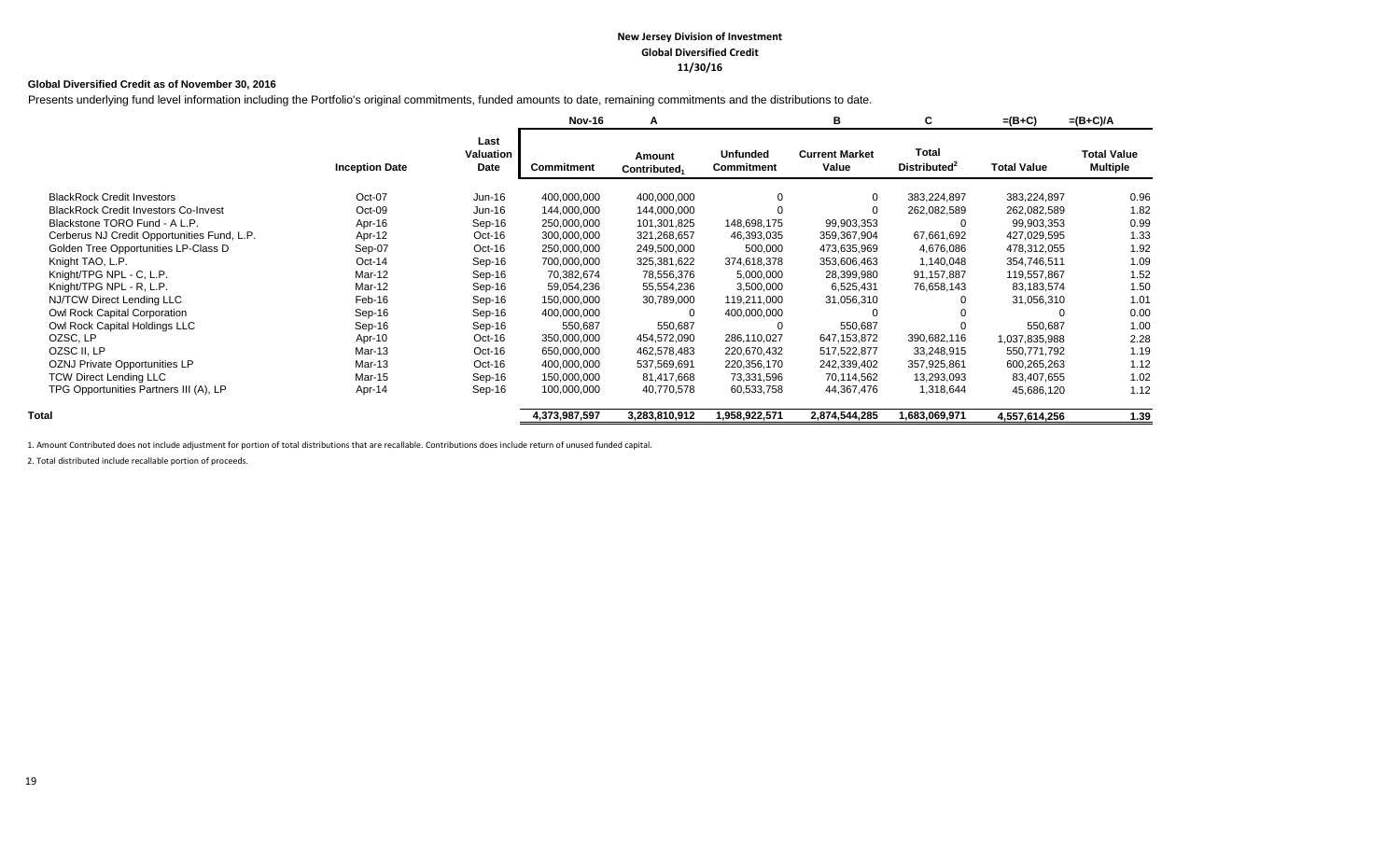# **New Jersey Division of Investment Opportunistic Investments**

# **11/30/16 Opportunistic Investments as of November 30, 2016**

Presents underlying fund level information including the Portfolio's original commitments, funded amounts to date, remaining commitments and the distributions to date.

|                            |                       |                           | <b>Nov-16</b> |                                           |                                      | в                              |                                          | $=(B+C)$           | $=(B+C)/A$                            |
|----------------------------|-----------------------|---------------------------|---------------|-------------------------------------------|--------------------------------------|--------------------------------|------------------------------------------|--------------------|---------------------------------------|
|                            | <b>Inception Date</b> | Last<br>Valuation<br>Date | Commitment    | <b>Amount</b><br>Contributed <sub>1</sub> | <b>Unfunded</b><br><b>Commitment</b> | <b>Current Market</b><br>Value | <b>Total</b><br>Distributed <sup>2</sup> | <b>Total Value</b> | <b>Total Value</b><br><b>Multiple</b> |
| Dyal NJ Investors, L.P.    | $Oct-12$              | $Jun-16$                  | 200,000,000   | 198,425,637                               | 28,149,503                           | 154,766,860                    | 83,728,929                               | 238,495,789        | 1.20                                  |
| Dyal II NJ Investors, L.P. | $Jul-14$              | $Jun-16$                  | 250,000,000   | 109,412,287                               | 148,347,759                          | 97,365,742                     | 8,758,111                                | 106,123,853        | 0.97                                  |
| Dyal III US Investors LP   | $Dec-15$              | $Jun-16$                  | 200,000,000   | 95,600,000                                | 104,400,000                          | 94,234,163                     | 1,468,161                                | 95,702,323         | 1.00                                  |
| Total                      |                       |                           | 650,000,000   | 403,437,925                               | 280,897,262                          | 346,366,765                    | 93,955,201                               | 440,321,965        | 1.09                                  |

1. Amount Contributed does not include adjustment for portion of total distributions that are recallable. Contributions does include return of unused funded capital.

2. Total distributed include recallable portion of proceeds.